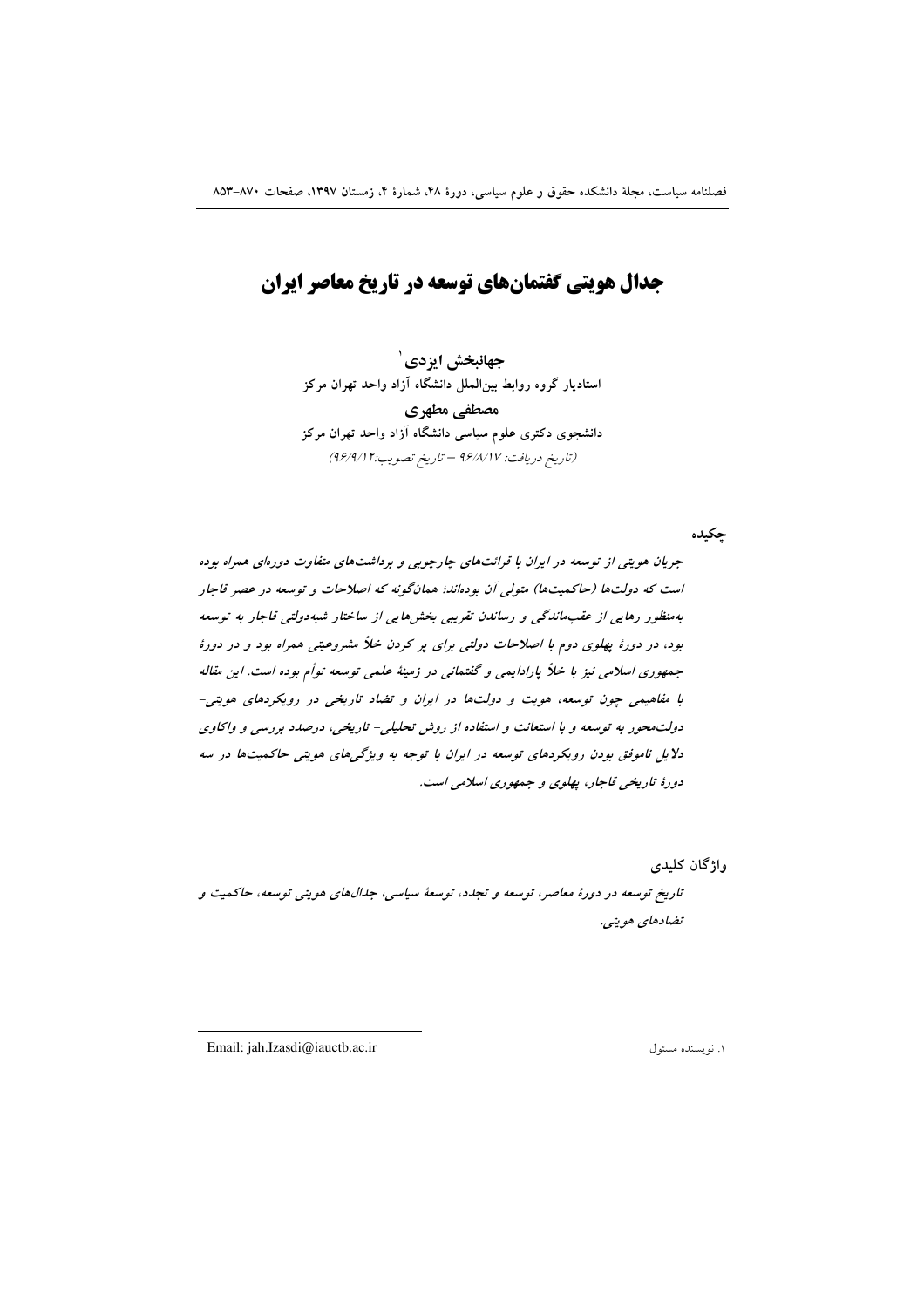#### مقدمه

مفهوم توسعه ْ، از منظر معناکاوی و در تفسیر عام و کلان با اتکا به بنیانهای ذهنی، فلسفی و تفکری غرب تکوین یافته و بر ساختاری شامل سه بعد نظریهٔ توسعه، الگوها (راهبردهای توسعه) و فلسفة (تفكر) توسعه شكل گرفته است.

نخستین رویاروییهای ایرانیان با تمدن غرب، بهجز تجربهٔ تلخ شکست و احساس تحقیر، این فکر را در آنها پرورش داد که رمز و راز قدرتمندی و آبادانی سامان غرب را دریابند و جامعهٔ خود را با کمک آن بهبود بخشند؛ این سرآغاز تلاشهای اصلاحگرایانه و نوسازانهای شد که سرتاسر تاریخ معاصر ایران را به خود مشغول داشته است.

اما اصلاحطلبان ایرانی برای جبران ضعف و عقبماندگیهای خود بسیار عجله داشتند و میخواستند یکشبه ره صدساله را بپیمایند. به همین دلیل دو خطای بزرگ را مرتکب شدند: اول اینکه همنوا با متفکران غربی، هویت و سنتهای اجتماعی موجودشان را مانع تلقی کردند و بهصورت یکجا حکم به نفی و طرد آنها دادند. آنها به اندازهٔ کافی تلاش نکردند که میان سنتهای موجود و ایستارهای دنیای جدید ارتباط منطقی و معقول برقرار کنند و بهشکل ناشیانهای در برابر آنها موضع گرفتند. دوم اینکه آنها بسیار شتابزده به سراغ تمدن و فرهنگ غرب رفتند و به همین دلیل فرصت نداشتند که به کنه و عمق آن دست یابند؛ از این رو شیفتهٔ آن شدند و شکل و صورت آن را برگرفتند و بدون دخل و تصرف، نسخههای تجویزی برای جامعهٔ خود صادر کردند. از آن زمان، شکاف عمیقی در ایران معاصر بهوجود آمده و نیروهای طرفدار سنت را در برابر نیروهای طرفدار تجدد بسیج کرده است.

بدون شک، تاریخ توسعه در ایران، داستان مواجههٔ پرشور و پرماجرای جامعه و دولت ایرانی با مدرنیتهٔ غربی یا توسعه یا روایت اروپامدار از مدرنیته<sup>۲</sup>است. این داستان از خود مدرنیته شروع شد؛ از حادثهای که در غرب اتفاق افتاد و همزمان، متفکران و فلاسفهای ظهور کردند تا این رخداد جدید را بشناسند و از آن تفسیری ارائه دهند. اما این متفکران، در تفسیر خود، به حضور یک «غیر» یا «بیگانه»<sup>۳</sup>نیاز داشتند تا در تقابل با آن، خود مدرن خویش را تعریف کنند. چنین بود که دوگانههای عقلانی-غیرعقلانی، متمدن- بربر، غربی- شرقی، اروپایی- غیراروپایی، و بالاخره مدرن- سنتی پدید آمد و هر آنچه معقول، مداراخواهانه و عرفي بود، به اولي، و هر آنچه متعصبانه، جمودآميز، مبتني بر بندگي و ديني بود به دومي نسبت داده شد. از این رو در ایران نیز که جذابیت مدرنیته عقول بسیاری را به تسخیر درآورد،

- 1. Development
- 2. Modernity
- 3. other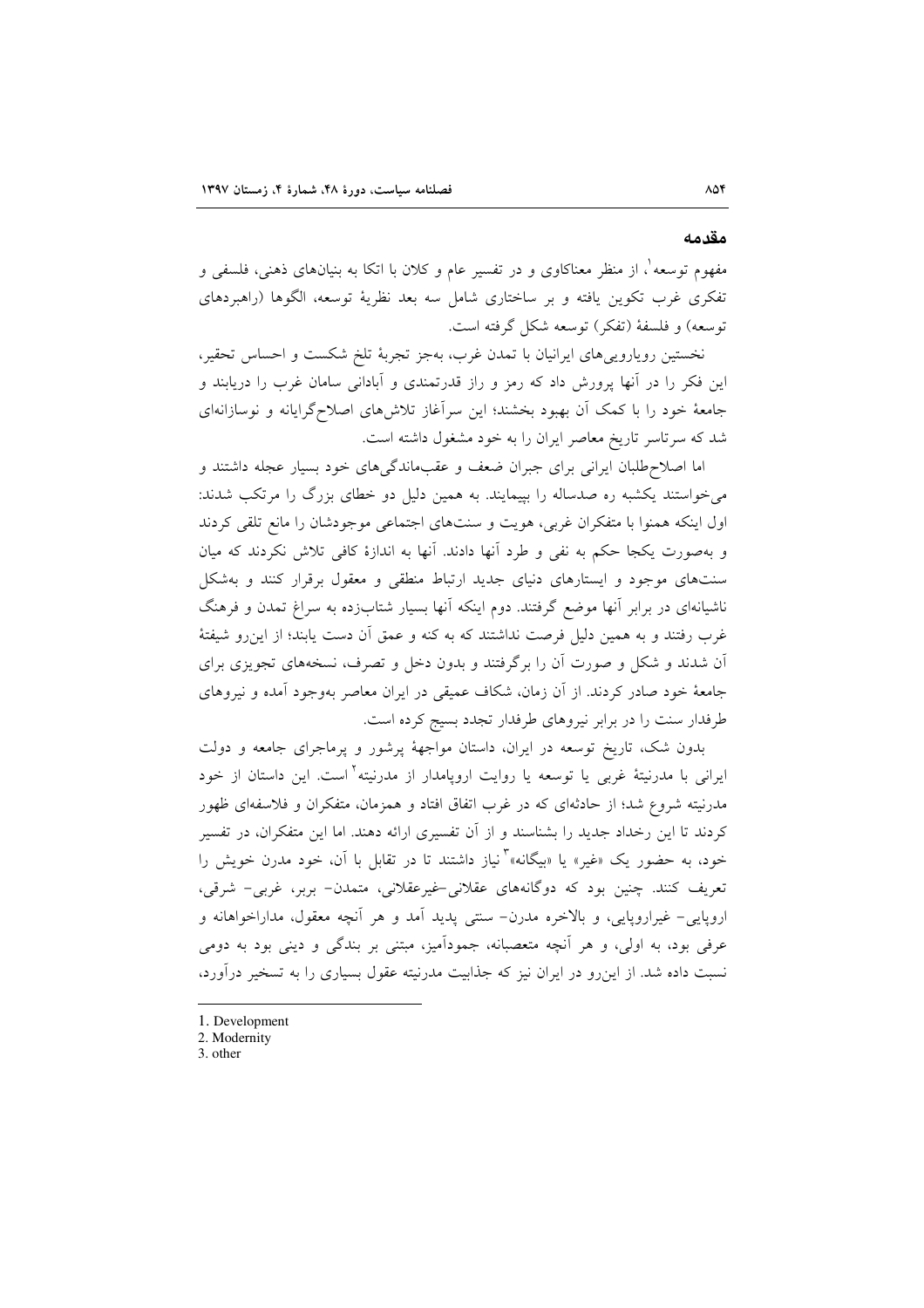بسیاری از نخبگان و روشنفکران عصر مشروطه و حکومت اقتدارگرای پهلوی، این روایت اروپامحور مدرنیته را در ذیل رویکرد هویتی جدید پذیرفتند و تکایوی حکومت معطوف به این شد که با اتخاذ سیاستی آمرانه و خشونتبار و بی اعتنا به سنت و بافت بومی و فرهنگی جامعه، مدرن شدن به شیوهٔ غربی و با هویت غربی را بهسرعت در جامعهٔ ایران محقق کند. از سوی دیگر این روند توسعه با هویت حاکمیتی غربگرایانه، با پیروزی انقلاب اسلامی و تثبیت نظام سیاسی جمهوری اسلامی متوقف و طرد شد. در واقع با استقرار ساختار سیاسی قدرت برآمده از انقلاب اسلامی، تلاشرها بر این بنیان استوار شد که با ارائهٔ یک الگوی– ایدئولوژیک – بومی، و باز بینی شده از مدرنیته، آن را با بافت و فرهنگ بومی و سنتی متناسب با هویت اسلامی- ایرانی سازگار کنند.

با توجه به پویش تاریخی توسعه در ایران معاصر و نگرشهای متفاوت هویتی برآمده از حاکمیتها به توسعه در ایران، دولتها در امر توسعه همواره در پی گفتمانسازی بودهاند؛ گفتمانی که بیشتر بهمعنای راه و روش سیاستگذاری در توسعه برای تداوم قدرت بوده است تا معنای فلسفی– فکری آن از این٫و با عنایت به مطالب بیانشده، پرسش اصلی این پژوهش بر این مبنا خواهد بود: گفتمانهای شکل گرفته از توسعه توسط دولتها در تاریخ معاصر ایران، حرکتی در راستای تغییر و تحول بودهاند یا بیشتر در پی نفی یکدیگر بودهاند؟ هدف از طرح این پرسش، پاسخ به قرائت منطق هویتی از روند توسعه در ایران معاصر در قالب این فرضیه است که عامل شکل گیری گفتمانهای توسعه در ایران نه خود توسعه، بلکه نفی دیگر گفتمانهای شکل گرفته در این عرصه است که با محوریت هویت ایدئولوژیک از حاکمیتها منبعث شده است.

### مباحث نظرى

هویت در زمرهٔ مفاهیم پرمناقشهای است که هم سهل است و هم ممتنع. سهل از این نظر که بسیاری بهصورت متداول از آن استفاده میکنند و بیشتر استفادهکنندگان فهم بهنسبت متعارف و درستی از آن دارند و ممتنع از این نظر که در کاوش پژوهشگرانه و مصداقی، بهراحتی نمی توان به توضیح موضوعات مربوط پرداخت (بهرادفر، ۱۳۹۰: ۱۵). علاوه بر این می توان رد پای این مفهوم را در گفتمانهای علوم انسانی بهویژه در رشتههای روانشناسی ٔ، جامعهشناسی ٔ،

- 1. Psychology
- 2. Sociology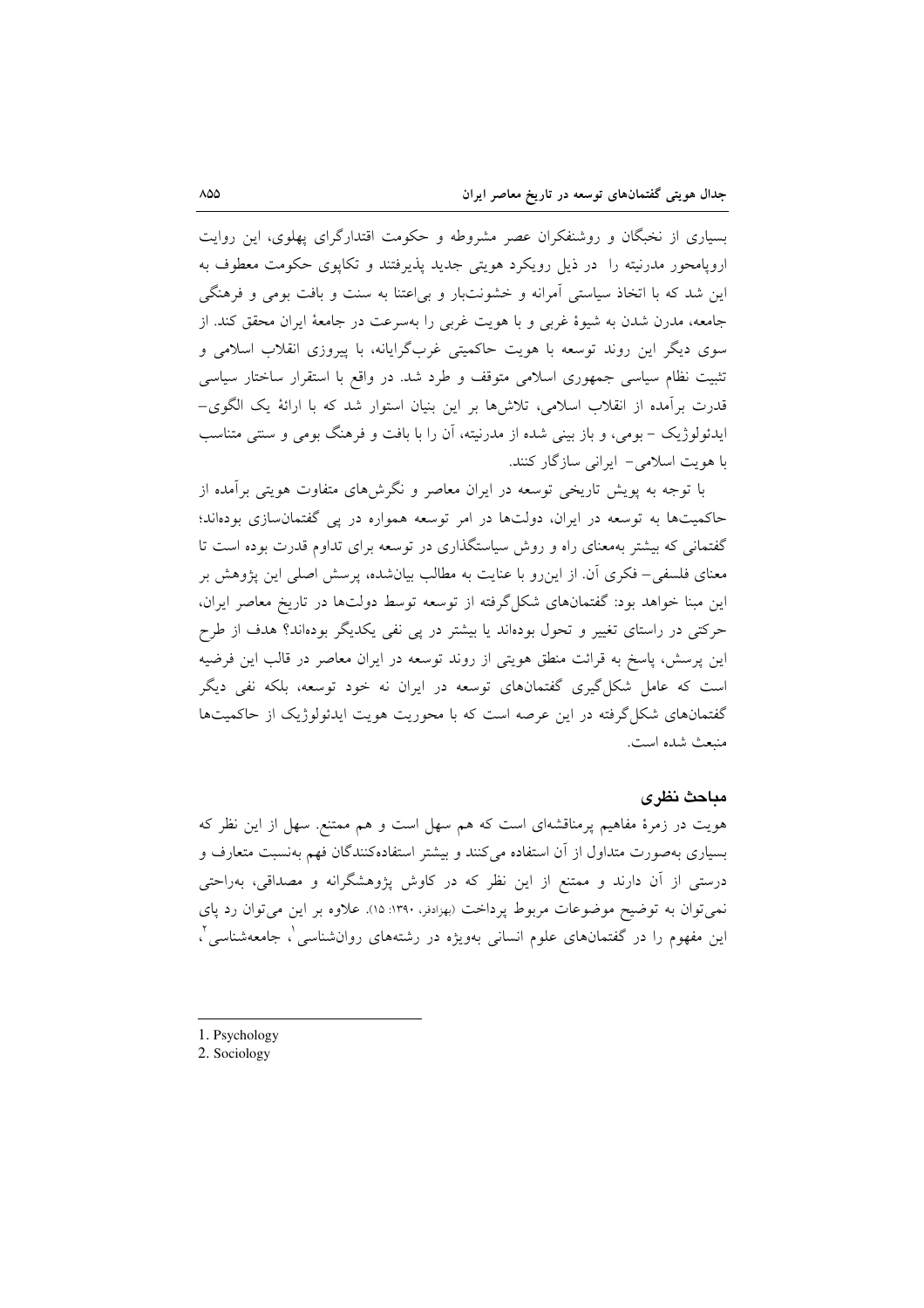فلسفه'، علوم سیاسی' و انسانشناسی'' یافت. این مفهوم حت<sub>می</sub> با کنار گذاشتن چالشی که در ۔<br>تعاریف خود با آن مواجه شده، در روند ناگزیر جهانی شدن <sup>۶</sup>و تعامل فرهنگها و تمدنها و نیز تبادل باورها، ارزشها و هنجارها و در برخی موارد نفوذ شیوهها و سبکهای مختلف زندگی، به یک دغدغه برای بسیاری از ملتها و دستاندرکاران تبدیل شده است (غراب، ۱۳۹۰: ٢٢). در کل، این گستردگی معنایی و چندیارگی هویتی که اغلب از آن سخن به میان می آید را نمي توان بي ارتباط با چالش هاي عصر نوين و سبکهاي زندگي وابسته به آن دانست.

در زبانهای لاتین، واژهٔ هویت را در برابر واژهٔ «identity» برگزیدهاند. در فرهنگ وبستر در مقابل این واژه چهار معنا بیان شده و در مدخل آن، ریشهٔ «idem» بهمعنای مشابه و یکسان ذکر شده که در فارسی به «اینهمانی» ترجمه می شود.

نکتهٔ حائز اهمیت این است که هویت بهمثابهٔ امری در حال شدن است؛ یعنی بهدلیل شکل گیری آن طی یک فرایند، همواره در حال تغییر و دگرگونی بوده و کاملاً پویاست. بر این اساس، نخستین گام در راه تشخیص هویت، امکان بازشناسی پدیدهٔ مطابق شباهتهای آن با پدیدههای هم سنخ و تفاوتهایش با پدیدههای غیرهم سنخ در ذهن است. یعنی بهطور کلی، هویت نوعی آگاهی و درک از «خود» است که از رهگذر تأسیس «دیگری» حاصل می شود (بهزادفر،١٣٩٠: ٢٣). از اين رو مي توان نتيجه گرفت كه هويت حاصل نوعي تعامل و كنش متقابل «من» با «غیر من» یا «دیگری» است. پس این مفهوم، بیش از آنکه خود را در یگانگی و شباهت بیابد، در تکثر و تفاوت مطرح میکند. به دیگر سخن، هویت مرکب از جنس (وجه اشتراک) و فصل (وجه افتراق) است (نوچه فلاح، ۱۳۸۳: ۲).

در مجموع می توان هویت را در چند جزء تعریف کرد (بهزادفر، ۱۳۹۰: ۳۱-۲۹):

• هويت امري در حال شدن است و در خود، نوعي دگرگوني، پويايي و استمرار را دارد.

• هويت اعتبار خود را بيش از آنكه از تشابه بگيرد از تشخص گرفته، يعني «خود» در برابر «دیگری». یعنی آگاهی «خود» به «دیگری».

• هويت نوعي بازتفسير خود است، يعني با مفهوم هويت مساوى نيست، بلكه تعريف و شناسایی و بازشناسایی «خود» است از رهگذر ارتباط با «دیگری».

- 1. Philosophy
- 2. political science
- 3. Anthropology
- 4. Globalization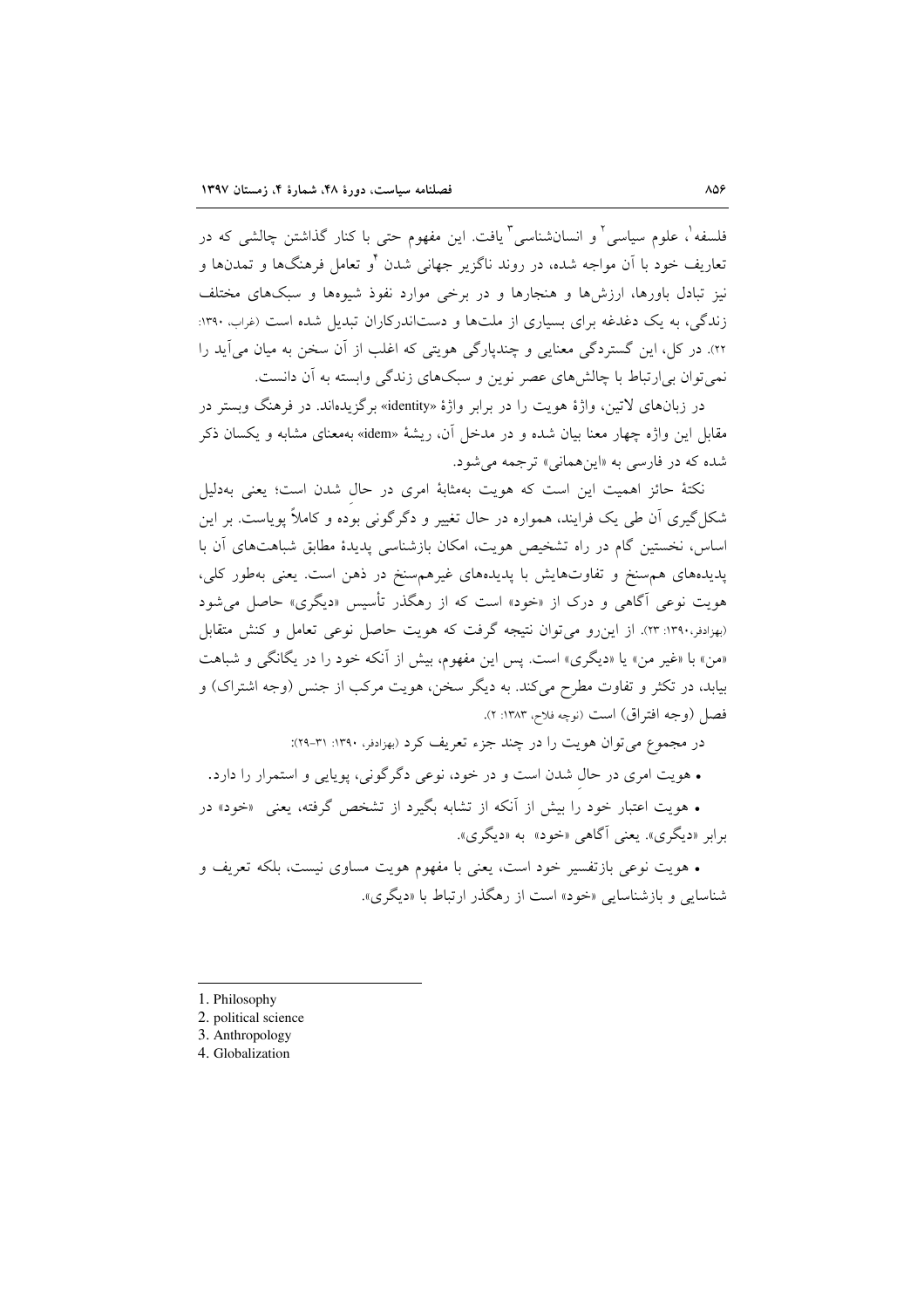• هويت تابعي از مكان (فضا) و زمان است؛ چراكه مكان (سرزمين) و زمان توانايي هویتسازی بسیار زیادی دارند. بیگمان هویت داشتن در درجهٔ نخست بهمعنای خاص و متمایز بودن، ثابت و پایدار ماندن و به جمع تعلق داشتن است که مکان و فضا این نیاز هویتی انسان را برأورده میکنند. زمان نیز به این دلیل اهمیت مییابد که فرد باید برای کسب هویت از تداوم خود اطمینان حاصل کند. این تداوم چیزی نیست جز احساس ثبات شخصیت در طول زمان. به دیگر سخن هویت بر تداوم استوار است و تداوم هم در چارچوب زمان معنا می یابد.

با این حال، هویت از نظر اصطلاحی عبارت است از مجموعهای از خصوصیات و مشخصات اساسی اجتماعی، فرهنگی، روانی، فلسفی، زیستی و تاریخی که به رسایی و روایی بر ماهیت یا ذات گروه، بهمعنای یگانگی یا همانندی اعضای آن بر یکدیگر دلالت کند و آنان را در یک ظرف زمانی و مکانی معین، بهطور مشخص قابل قبول و آگاهانه از سایر گروهها و افراد متعلق به آنها متمايز سازد (الطايي، ١٣٧٨: ١٣)؛ امانوئل كاستلز، هويت را «چونان فرايند ساخته شدن معنا برپایهٔ یک ویژگی فرهنگی یا دستهای از ویژگیهای فرهنگی که بر دیگر منابع بر تری دارند» تعریف می کند (کاستلز، ۱۳۸۰: ۲۲).

هویت دارای چهار شکل اساسی هویت حقوقی، نوعی، نقشی و جمعی است که از میان اینها صرفاً هویت دولت، هویت حقوقی است که پیش از تعامل وجود دارد و پایگاهی برای دیگر هویتهاست (مظاهری، ملایی، ۱۳۹۲: ۱۲۸–۱۲۷). در واقع هر بازیگر (دولت– ملت) ممکن است چند هویت اجتماعی داشته باشد، اما تنها یک هویت حقوقی دارد که نظم حقوقی- نهادی، ادعای انحصار بهکارگیری مشروع زور و حاکمیت یک جامعه و سرزمین را در بر میگیرد. هویت حقوقی دولتها دارای بنیادی مادی و تغییرناپذیر است و هویتهای دیگر اعم از نقشي، جمعي و نوعي، تغييريذير و دگرگونشوندهاند. هويت نوعي ممكن است چندگانه باشد، همانند نوع رژيم يا شكل دولت (امپراتوري، دولت- ملت قومي يا مدني يا مرحلهٔ دولتسازي آن) که بیشتر براساس روابط جامعه با دولت تعریف میشود (Pouliot,2004:321). هویت مرتبط با نقش نه امری ذاتی برای دولت، بلکه صرفاً در رابطه با دیگری مطرح است؛ این هویت به جایگاه و موضعی برمیگردد که یک بازیگر در یک ساختار اجتماعی گرفته است و از هنجارهای رفتاری در برابر دیگرانی که در مقابل آن هستند، پیروی می کند. بهعبارت دیگر «هویت نقشی» به رسالت و مأموریتی که یک دولت در قبال ملت خود و سایر ملتها و دولتها برای خود متصور است اشاره دارد. یک بازیگر نمی تواند خودش بهتنهایی چنین هویتی داشته باشد؛ بنابراین هویت جمعی بهمعنای جایگاه و موقعیت دولت در مقابل دیگر بازیگران بهویژه بازیگران اصلی نظام بین|لملل است (396-384:Wendt,1994). تصویر زیر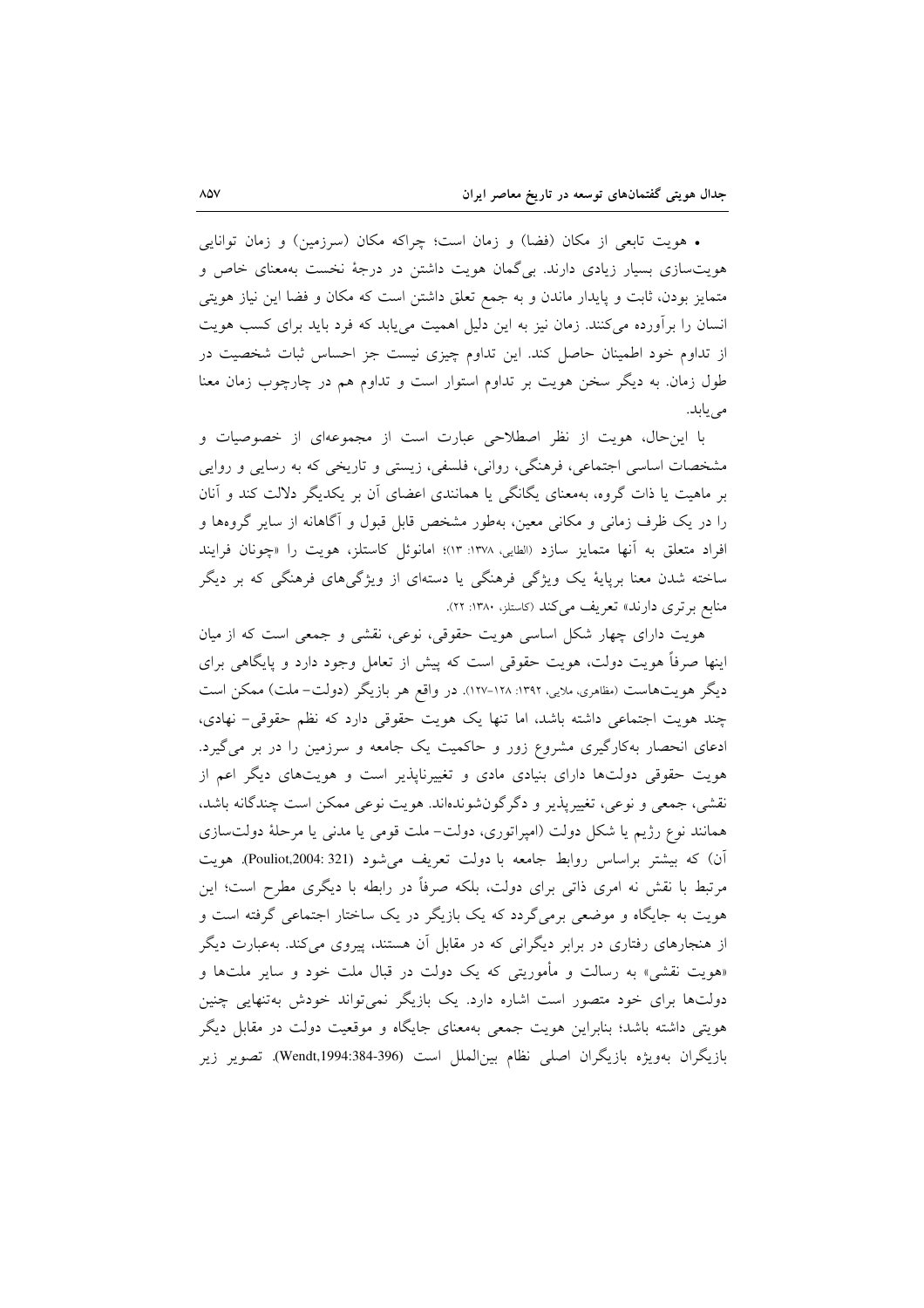نشاندهندهٔ رابطهٔ تاریخی–چرخشی از دور مفاهیم مرتبط در این زمینه در تاریخ معاصر ایران است.



شکل ۱. تصویر شماتیک ارتباط میان هویت سیاسی – ایدئولوژیک دولتها و استفادهٔ ابزاری آنها از روند توسعه در ایران معاصر

# بررسی تاریخی روند توسعه در تاریخ معاصر ایران ١. دورة قاجار از عباس،میرزا تا مشروطه

شکست ایرانیان در جنگهای ایران و روس، سبب رشد جوانههای آگاهی به وضعیت عقبماندگی شد که ایران و جامعهٔ ایران در آن به سر میبرد (زیباکلام، ۱۳۸۱: ۲۰۵). آغاز جرقههای این آگاهی را میتوان در طرح پرسش عباس میرزا دانست؛ این پرسش از آن رو مهم است که پاسخ به آن، سرنوشت آیندهٔ ایران را رقم زد (نصری، ۱۳۸۶: ۲۰-۱۹).

برخی بر این باورند که تلاش جدی برای پاسخ به این پرسش دنبال نشد، اما میتوان گفت تمهیدات عباس میرزا و امیرکبیر در همان دوران تلاشهایی برای یافتن پاسخی درخور در ارتباط با همین پرسش است که به اشکال گوناگون در تاریخ معاصر ایران بازتولید شده است. عباس.میرزا و میرزا عیسی قائم.مقام (میرزای بزرگ) کوشیدند ارتش ایران را با اقداماتی در این زمینه از طریق اخذ بخشی از تمدن اروپا سامان دهند. آنها با تأسیس کارخانهٔ توپ<code>ریزی</code>، تفنگسازی، استخراج معادن، گسترش صنایع و اموری چون چاپ و ترجمهٔ کتابهای غربی،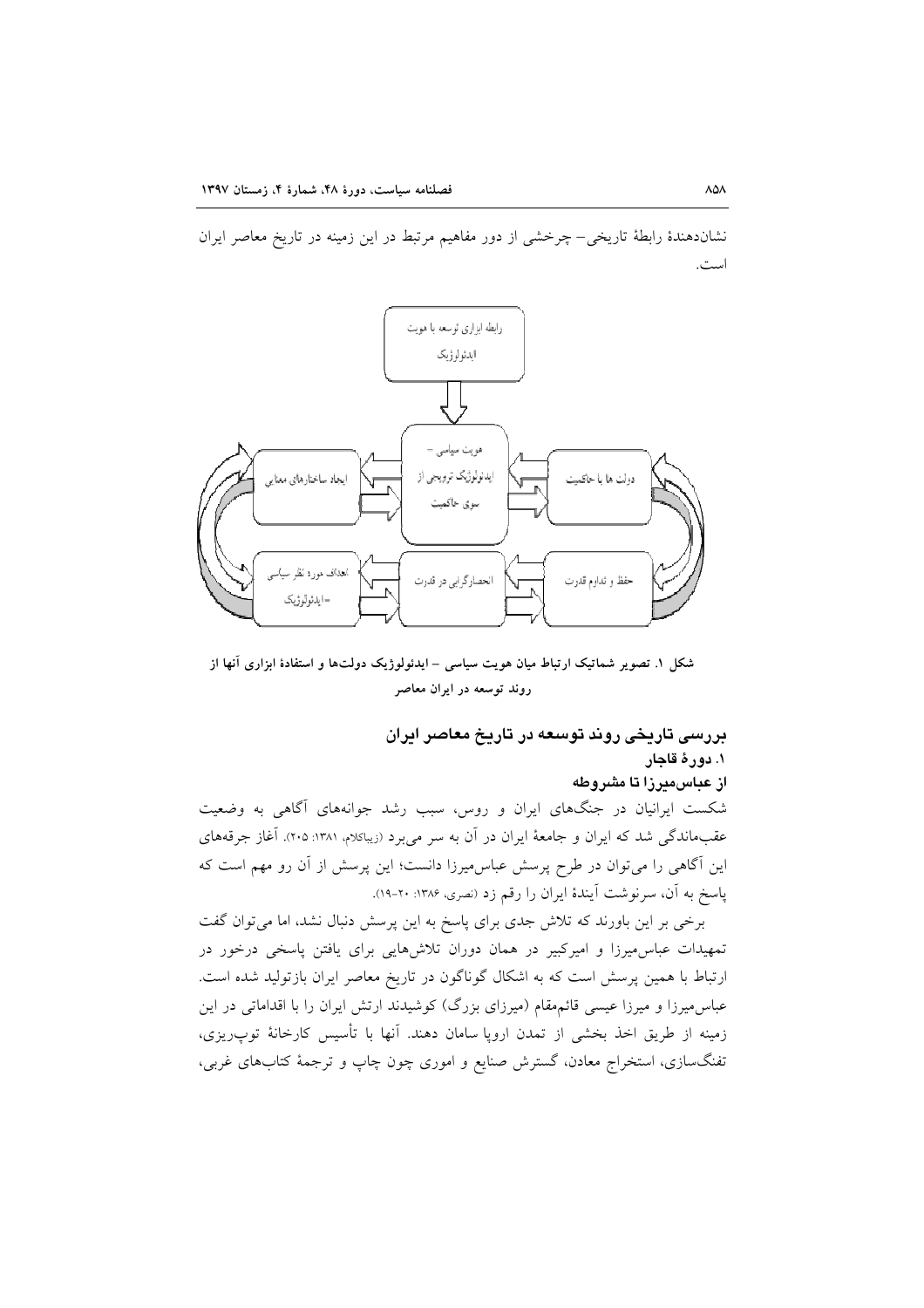به انتقال دانش مهندسی نیز همت گماشتند. پس از مرگ میرزای بزرگ فرزندش میرزا ابوالقاسم در دارالسلطنهٔ تیریز، وزارت عباس میرزا را به عهده گرفت و وی نیز در همین مسیر با عباس میرزا همگام شد و گام برداشت (زیباکلام، ۱۳۸۱: ۲۱۰-۲۰۶).

با اینحال، با دقت و تأمل در موضوع درخواهیم یافت که هستهٔ مرکزی تفکر عباس میرزا و قائمهقام، در زمینهٔ توجه به رشتههای گروه محصلان ایرانی ٰ اعزامشده برای تحصیل در خارج کشور، بهنوعی بیانگر درک آنان از دانش و رویکرد ایشان به حل مشکلات و تعبیرشان از توسعه بوده است.

بعد از عباس میرزا و قائم مقام، ایدههای آنها توسط امیرکبیر دنبال شد. امیرکبیر در کنار بُعد نظامی به خدمات عمومی بهویژه وجه بهداشتی آن توجه کرد و کوشید نظامی از دانش را پدید آورد و از این رو به تأسیس دارالفنون همت گماشت. او در دوران صدارتش درصدد پاسخگویی به پرسش عباس میرزا بود و پاسخ او نیز در همان چارچوبی ارائه شد که عباس.میرزا و قائم.مقام دنبال میکردند، بهطوریکه مهمترین جنبهٔ دارالفنون جنبهٔ نظامی أن است. به بیان دیگر، تأسیس دارالفنون با انگیزهٔ رفع مشکلات دولت یا فراگیری بعضی علوم که در این دولت متداول نبود، انجام گرفت (آدمیت، ۱۳۵۳: ۲۲۱-۲۲۰). <sup>۲</sup>

### مشروطه و تلاش گروههای اجتماعی برای دستیابی به توسعهٔ سیاسی

با توجه به تحولات تاریخی بیانشده در تاریخ ایران، بهتدریج ایدهٔ توسعه یعنی رفع عقبماندگیهای اجتماعی، اقتصادی و فرهنگی با مفهوم تجدد گره خورد و با شکلی از فرنگی مآبی همپوشانی پیدا کرد. پرسش عباس میرزا با حضور محصلان و دیگر ایرانیانی که به اروپا سفر می کردند عمق یافت و این موضوع ذهن ایرانیان را به خود مشغول کرد که چرا جامعهٔ ایران همچون جوامع اروپایی نیست. از این٫رو نسلی از روشنفکران بهوجود آمدند که دغدغهٔ توسعه و پیشرفت داشتند و با تصویری که ارائه میدادند، مسائلی چون اصلاح نظام دولتی و برقراری نظم و امنیت اجتماعی را از مهمترین مؤلفههای توسعه میدانستند. بهتدریج دغدغهٔ توسعه در ایران با تجدد گره خورد و متجددان ایران پرچمدار آن شدند و اندیشهٔ تجدد و

۱. از جمله افراد اعزامی میرزا سید جعفر برای تحصیل در رشتهٔ مهندسی، میرزارضا سلطان توپخانه برای تکمیل فنون توپخانه، استاد محمدعلی چخماق ساز برای آهنگری و کلیدسازی، میرزا صالح برای زبان، حکمت طبیعی و تاریخ، میرزا محمدجعفر برای تحصیل طب و شیمی بودند.

۲. بعد از دارالفنون، مدرسهای به همان سبک در تبریز که جنبهٔ نظامی داشت و نیز مدرسهٔ نظامی همایونی در اصفهان با همان انگیزه و بینش دارالفنونی تأسیس شد.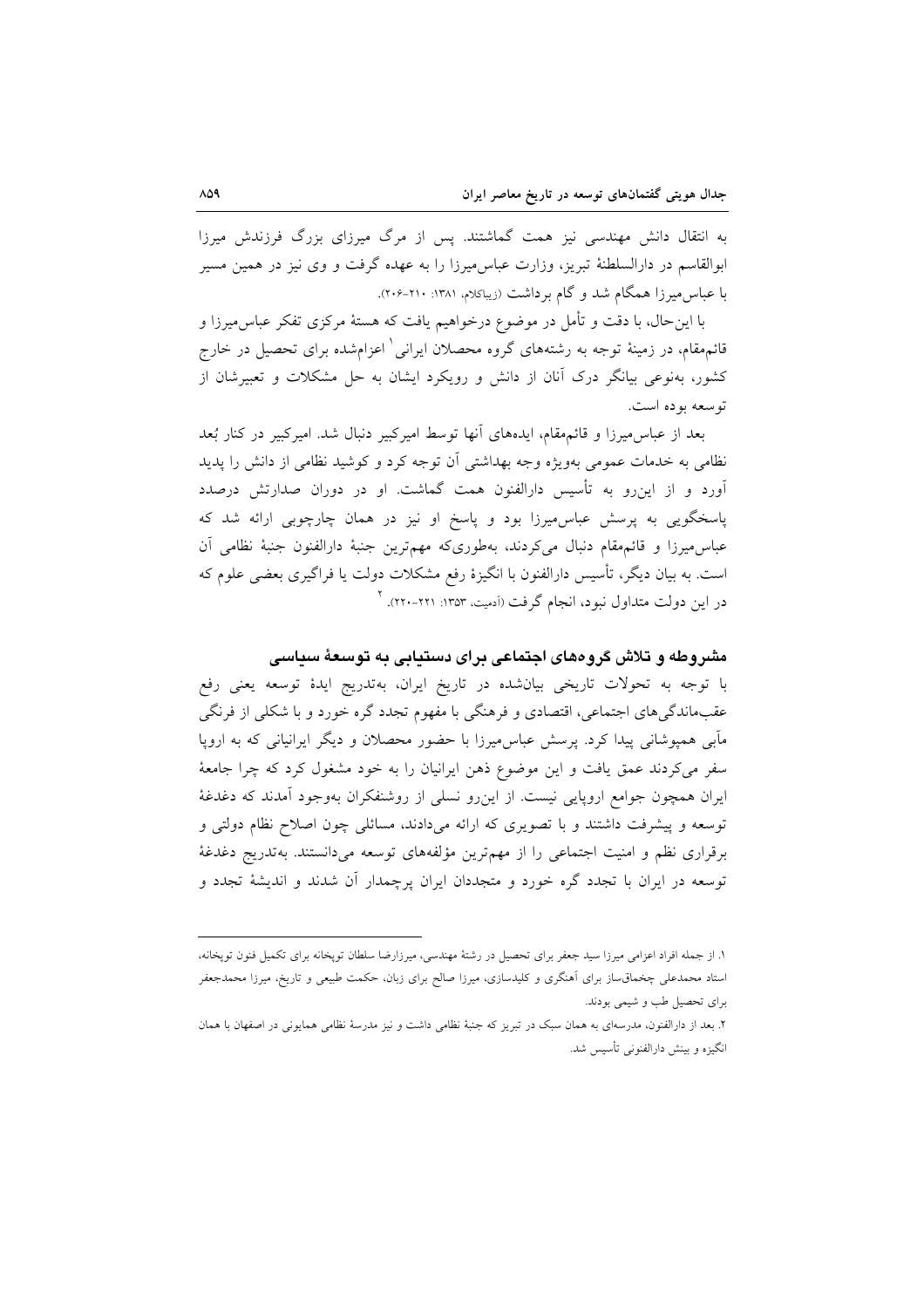نوسازی کشور را با اصلاحات سیاسی در هم اَمیختند (موثقی، ۱۳۸۴: ۲۴۵-۲۴۴). در این همیوشانی، توسعه در شکل کلان اَن به توسعه سیاسی وابسته شد و اصلاحات سیاسی در چارچوب فکر قانونخواهی تبلور یافت.<sup>۱</sup> در کنار ظهور تجددگرایی غربی در ایران، متجددان اسلامی متأثر از سید جمالالدین اسدآبادی نیز به گفتمان علل عقبماندگی ایران وارد شدند و به طرح پرسش از علل عقبافتادگی مسلمانان و ایران پرداختند.

از این دوران در اردوی کسانی که دغدغهٔ عقبماندگی ایران را در سر داشتند و ایدهٔ توسعه را اندیشهٔ راهنمای خود میدانستند، شکافی ایجاد شد که بهطور عمده در مورد چگونگی اخذ تمدن اروپا بود، بهطوریکه گروهی تمدن و توسعه را برآمده از فرهنگی خاص میدانستند و از این رو تلاش میکردند موانع را از پیش رو بردارند؛ آنان مهمترین مانع را دین اسلام می دانستند و علمای دین را عامل و مانع اصلی پیشرفت تشخیص می دادند. این گروه را می توان توسعه گران متجدد غیراسلامی یا غربگرایان نام نهاد. در سوی دیگر و در نقطهٔ مقابل، کسانی بودند که اسلام را دینی اجتماعی میدانستند و بر این عقیده بودند که در اسلام میان دین و دنیا، سیاست و اخلاق فردی و اجتماعی فاصله و شکافی وجود ندارد. اینان را می توان توسعه گران متجدد اسلامی خواند. آنها نیز بهمانند توسعهگرایان غربگرای غیراسلامی، علت همهٔ معضلات را در برقانونی میدانستند، با این تفاوت که اسلام را مانع توسعه نمیپنداشتند، بلکه معتقد بودند که بازگشت به اسلام که مؤید توجه به تلاش و پرداختن به دانش است، به توسعه و رفع عقبماندگیها منجر می شود (موثقی، ۱۳۸۴: ۲۴۵).

با توجه به کنشها و واکنشهای متفاوت ناشی از عقبماندگی کشور در میان افراد و گروههای متنوع فکری، سرانجام انقلابی به نام انقلاب مشروطه (۱۲۸۵ش / ۱۹۰۶م.) به وقوع پیوست که همزمان سه هدف مردمسالاری ٔ، ایجاد دولت مرکزی نیرومند و نوسازی ٔ ایران را دنبال میکرد. در واقع نقطهٔ مشترک در همهٔ تحلیلهای مربوط به انقلاب مشروطه، تأکید بر این موضوع است که همهٔ طرفداران انقلاب مشروطه از بیقانونی در عذاب بودند و پیروزی انقلاب، پیروزی مفاهیمی همچون قانون، حقوق سیاسی و امنیت اجتماعی و فردی را برای آنها نويد مي داد (كاتوزيان، ١٣٧٩: ١١٥-١١٢). اما با فروكش كردن تحولات تند انقلابي ناشي از مشروطیت، از یک سو آشفتگی سیاسی، تشدید فقر و بحران اقتصادی و ازهم گسیختگی

۱. نظریهپردازیهای ابتدایی در این زمینه در دیدگاه پیشاهنگان ایدههای تجددخواهانه چون میرزا ملکم خان، میرزا اَقاخان کرمانی، میرزا ابوطالب، آخوندزاده و دیگران مشهود است.

<sup>2.</sup> Democracy

<sup>3.</sup> Modernisation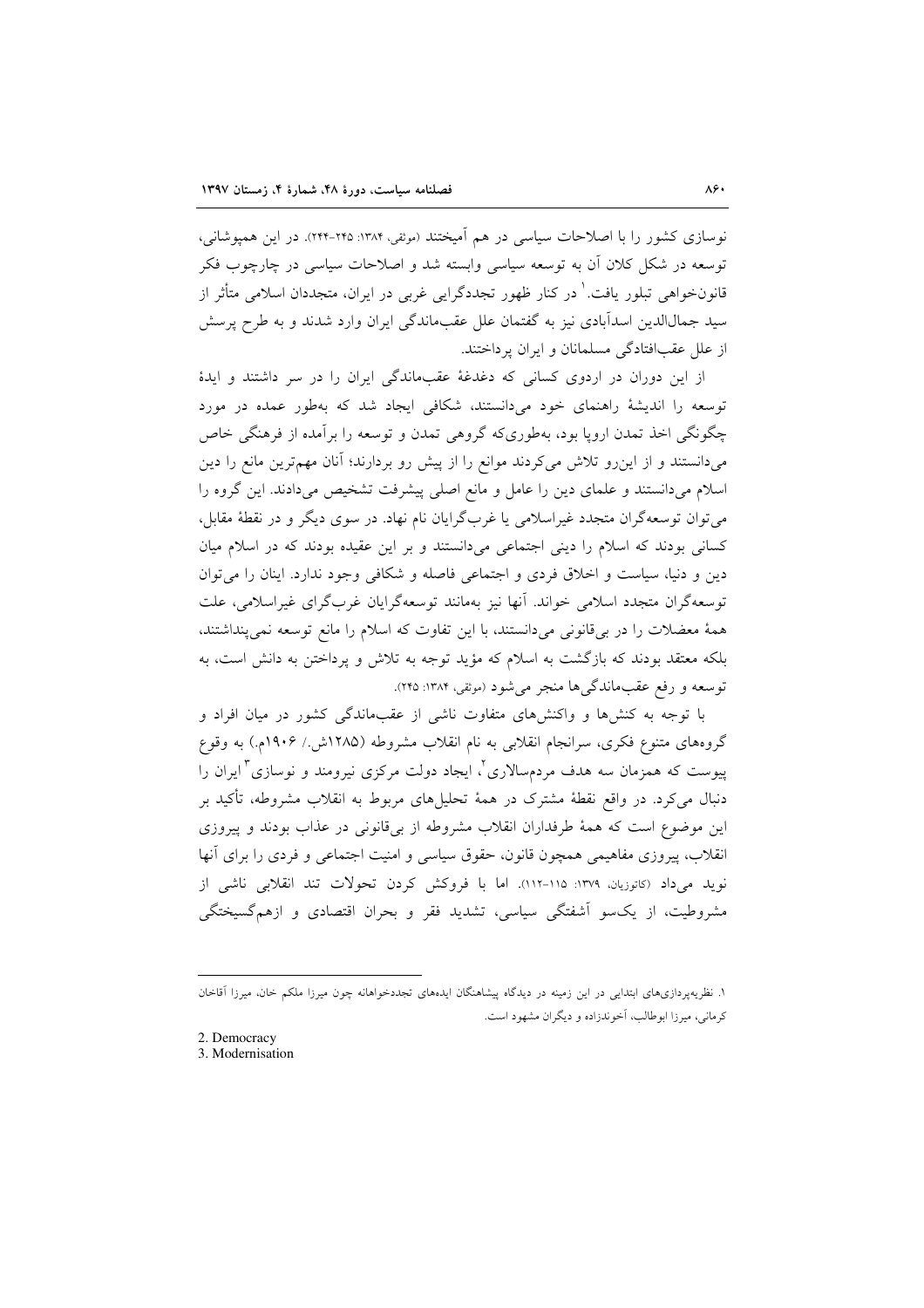وحدت ملی پدید آمد و از سوی دیگر در ساختار اقتصادی و فنی کشور تغییرات اساسی صورت نگرفت (کاتوزیان، ۱۳۷۹: ۱۲۳–۱۲۱).

### ۲. دورۀ يهلوی

#### يهلوی اول

با زوال ایمان به مشروطه، جامعه در پی شخصیت نیرومندی بود که به اوضاع أشفتهٔ ایران سروسامان دهد. در نتیجه با کودتای سوم اسفند ۱۲۹۹ خورشیدی و ظهور رضاخان با شخصیتی مقتدر و نظامی، آخرین بقایای گفتمان مشروطهخواهی نیز به حاشیه رانده شد و گفتمان يهلويسم با تكيه بر غربگرايي، ناسيوناليسم، سكولاريسم و استبداد سنتي شكل گرفت. رضاخان به کمک روشنفکران و نیروهای اصلاحطلب خواهان نوسازی کشور که از مفاهیم مشروطه ناامید شده بودند قدرت را بهدست گرفت و اهدافی را که آنان پیش نهاده بودند به اجرا درآورد (ملائي، ١٣٨١: ١٩١). با تأكيد بر عناصري چون وحدت ملي، استقلال و پیشرفت، پرچم نوسازی آمرانهٔ ایران، برافراشتند و بدین ترتیب اولین دولت مدرن را بهدنبال توفيق نيافتن جنبش مشروطيت با نام نوسازي آمرانه بنا كردند(Tibi, 1990:140).

ایجاد ارتشی نیرومند بهعنوان بخشی از برنامهٔ کلی مدرنسازی، هدف محوری اصلاحگران ایرانی از اوایل قرن نوزدهم بود و در نظر بسیاری از شرکتکنندگان در انقلاب مشروطه، ایجاد دولت نیرومند با ارتش کارامد که بر عقبماندگی ایران فائق آید، هدفی مهم و حتی عمده بهشمار میرفت که با کودتای سوم اسفند ۱۲۹۹ تا اندازهای محقق شد. رضاخان در روندی انحصارگرایانه از قدرت به رضاشاه تبدیل شد و افقی ناسیونالیستی را پیش رو گذاشت (موثقی، ۱۳۸۴: ۲۴۸-۲۴۵)؛ این گرایش ناسیونالیستی به هرجومرجها در ایران پایان داد و زمینه را برای ایجاد حکومتی مقتدر پدید آورد. این حکومت مقتدر را دیکتاتوری شبهمدرن لقب دادهاند، بهنحوی که گذشته از افزایش روزافزون قدرت دولت، شخص رضاشاه نیز به حفظ نهادهای مستقل گرایش نداشت و تنها خود را کانون قدرت و مرکز ثقل آن قلمداد میکرد (بشيريه، ١٣٨١: ۶۹).

توسعه و نوسازی ایران در این دوره در رویه و شکل بیرونی خود، با تأکید بر مضامینی چون توسعه و نوسازی به شیوهٔ اروپایی، مدرنیسم فرهنگی، عقلانیت مدرن، سکولاریسم و جز آن (بشیریه، ۱۳۸۳: ۲۱)، آغشته به احیاگری شوونیسم ایرانی همراه با برداشتی رمانتیک از تمدن ایران باستان بود که زدودن آثار دوران اسلامی را مهمترین وظیفهٔ خود میدانست. ناسیونالیسم پرتحرک آنان تلاش داشت در دو وجه پیشرفت اقتصادی و صنعتی شدن عمل کند (اتابکی، ۱۳۸۵: ١٣٨). اين دستگاه منظم نظامي با قدرت مي كوشيد تغييرات اجتماعي و اقتصادي را ايجاد كند و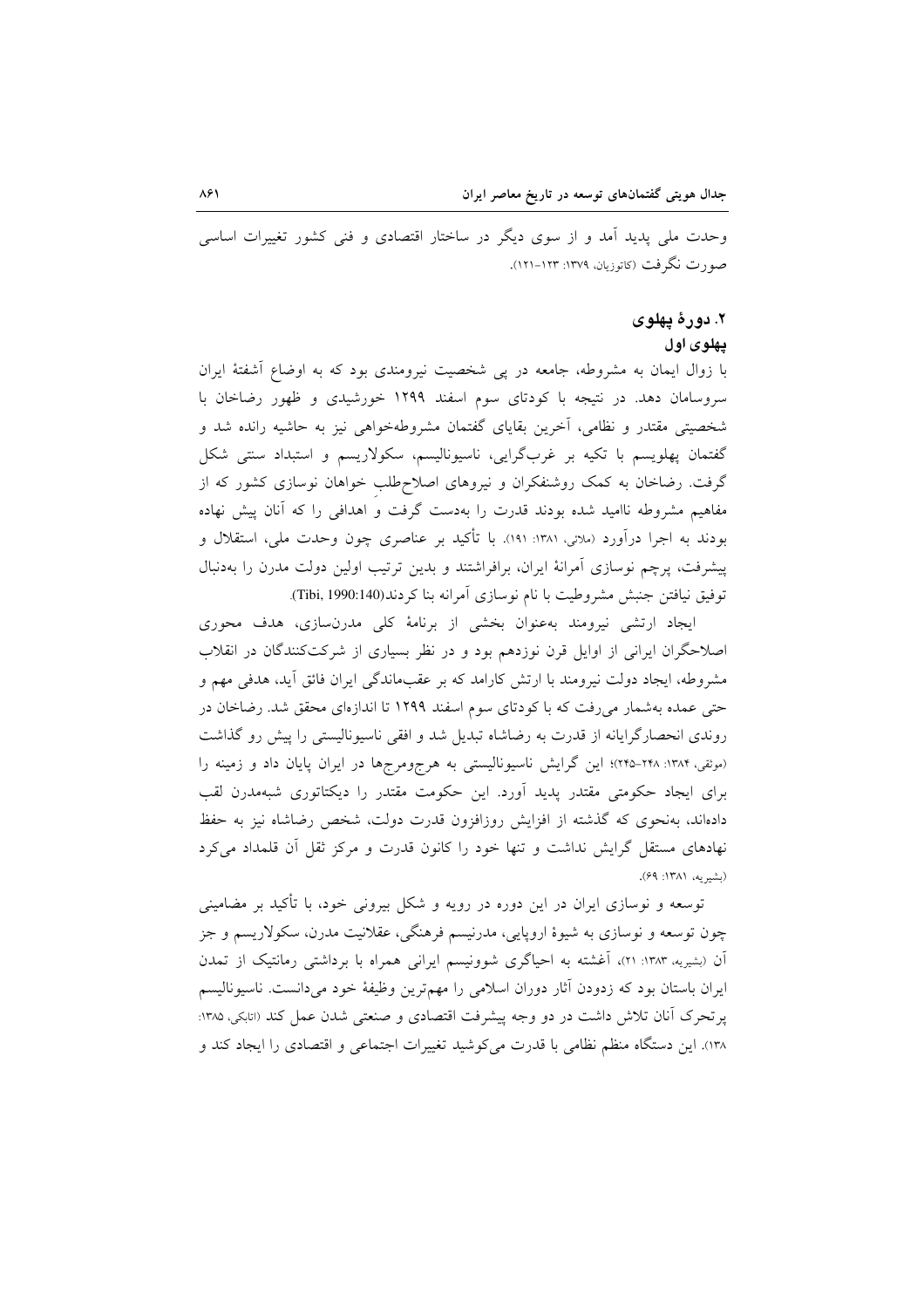نوسازی را با کشیدن راهآهن و وسایل ارتباطی و آموزش عالی به پیش ببرد (بشیریه، ۱۳۸۳: ۶۴). مهم ترین وجه پروژهٔ مدرن سازی ایران در این دوره، گذشته از گسترش ارتش و نظام بوروکراسی، زیباسازی پایتخت با در اولویت قرار دادن جدی پروژههای احداث خیابانهای عریض آسفالت یا سنگفرش،شده بود؛ پروژههایی که بیشتر نمایشی برای زدودن آثار عقبِماندگی بود تا پروژههایی با کارکرد معین در ساختار اجتماعی– اقتصادی جامعهٔ ایران اَن زمان (خليلي خو، ١٣٧٣: ١٣٣-١٣٣).

ناسیونالیسم ایرانی بهصورت نوعی ایدئولوژی دولتی، در عصر رضاشاه یا به عرصهٔ وجود نهاد تا دولتي مدرن بريايهٔ آن ايجاد شود. سياست «ايرانيزاسيون» حكومت يهلوي اول، كه پیششرط ایجاد یک دولت- ملت مدرن تلقی می شد، بر همگرایی تدریجی قومها و اقلیتهای بومی، مذهبی و زبانی استوار نبود، اما دولت پهلوی اول، درصدد بر آمد تا براساس اندیشههای ناسيوناليستي، هويتي ملي ايجاد كند (أبراهاميان، ١٣٧٧: ٣٠٠-٣٠٠).

# آغاز پهلوی دوم تا کودتای ۲۸ مرداد ۱۳۳۲ و تلاشهای سداسی- اجتماعی درای دستيابى به توسعهٔ سياسى

پس از حوادث شهریور ۱۳۲۰ و اشغال ایران توسط متفقین، رضاشاه از کشور تبعید شد. پیامد دورهٔ اشغال کشور توسط بیگانگان (متفقین) بیِثباتی، تشدید تضادها، بیِنظمی و ناامنی بود. با توجه به تحولات در ساختار جامعه، نبود دولت قدرتمند به تحرکات سیاسی افزود (کاتوزیان. ١٣٧٢: ۶٥-٥۴). از جنبهٔ مباحث توسعه نيز چه از جنبهٔ عملي و چه از بُعد نظري اتفاق خاصي صورت نگرفت؛ تنها احزاب بهویژه حزب توده گسترش بی سابقهای پیدا کرد و مسائل (توسعه) در چارچوب ایدئولوژی مارکسیستی مجالی برای نشر و ترویج یافت (مقدم، ۱۳۸۵: ۴۵-۴۲). اما این فضای آزاد برای فعالیت سیاسی، سرانجام با کودتای ۲۸ مرداد ۱۳۳۲ بسته شد، بهطوریکه با شکست جبههٔ ملی، دورهٔ گسست پایان یافت و ایران بار دیگر در مسیر تکوین دولت مدرن مطلقه قرار گرفت.

هرچند عمل دکتر مصدق از حیث سیاسی بهدلیل وجود دوگانگی و گاه چندگانگی در عرصههای مختلف فکری، اجتماعی و حکومتی با شکست مواجه شد (بل ۱۳۹۴: ۱)، آثار حقوقی و تاریخی آن باقی ماند. از این رو، این ظرفیت منفی، فرصت برنامهریزی و تفکر دربارهٔ کودتا بهمثابهٔ یکی از راهبردهای مقابله با دولت را برای دشمنان نهضت ایجاد کرد؛ درحالی که اگر يادشاهي وجود نداشت و ساختار قدرت يكدستتر مى شد، اساساً احتمال كودتا بهعنوان راهي براي شكست نهضت بهشدت كاهش مي يافت (مدنى، ١٣۶٩: ٤١٢). با اين حال مهمترين مشخصه و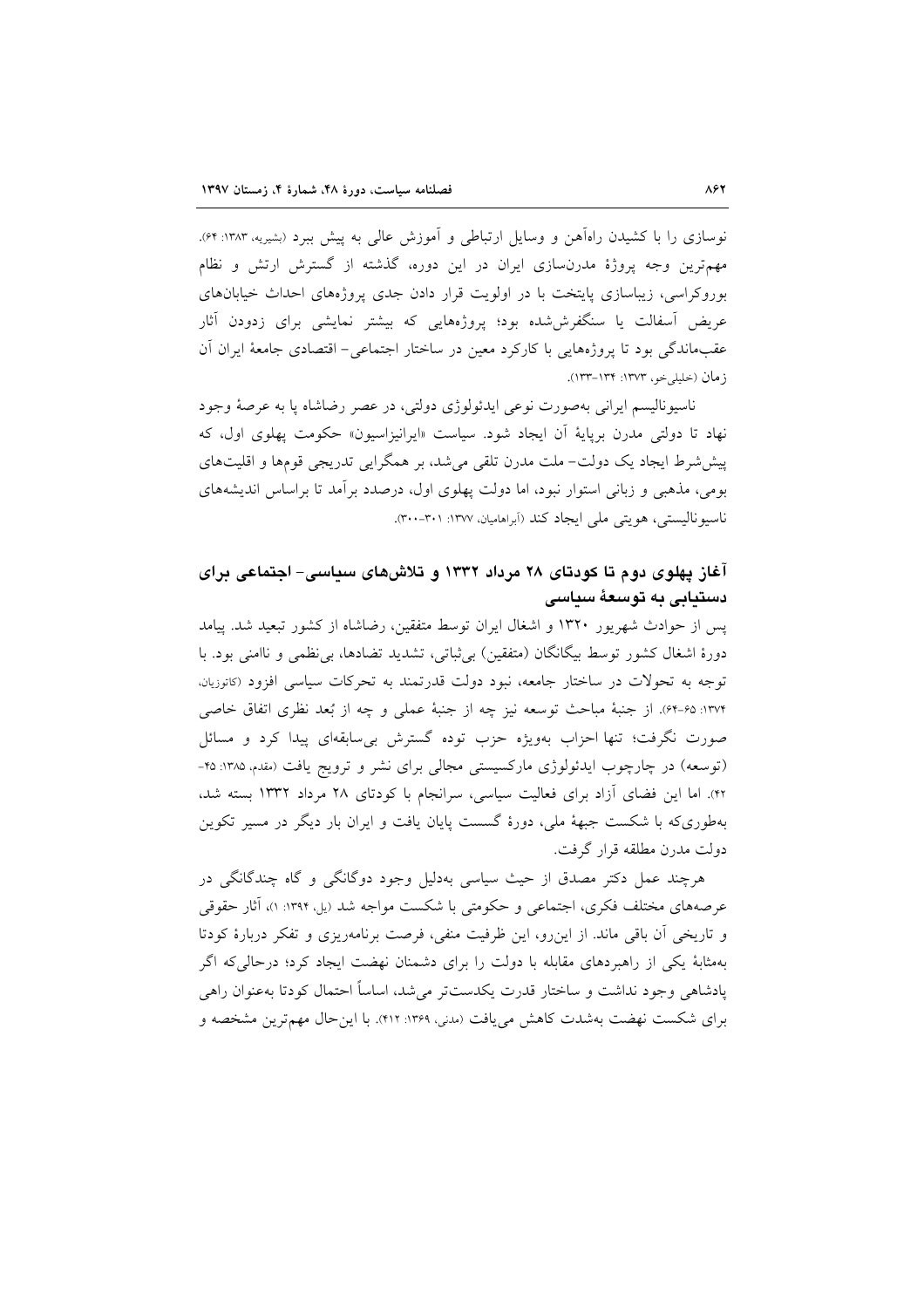اولويت اصلي دورهٔ دکتر مصدق، استقلال، دموکراسي خواهي، حاکميت قانون و مردمگرايي بود، اگرچه در استقرار ساخت دموکراتیک توفیق نبافت.

### از کودتای ۲۸ مرداد ۱۳۳۲ تا انقلاب اسلامی

بعد از کودتای ۲۸ مرداد ۱۳۳۲ در زمان زمامداری و حکومت یهلوی دوم روند رشد اقتصادی از طریق سازمان برنامه پیش می(فت. این سازمان در سال ۱۳۲۸ تأسیس شده و در سال ۱۳۳۴ به نهادی دائمی و گسترده بدل شده بود. با این گونه تحولات سازمانی و ساختاری بود که رشد اقتصادی دارای قالب و چارچوب نظری شد، بهطوری که در این چارچوب و قالب نظری، توسعه (زیربنایی) در اولویت بود و کشاورزی در مقام بعدی و صنعت در جایگاه سوم قرار می گرفت (ازغندی، ۱۳۷۹: ۳۴-۲۳) که با نسخهٔ مراحل رشد اقتصادی «روستو» همخوانی داشت. هدف از پیگیری و تداوم این برنامه توسط ساختار حاکم بر ایران در آن زمان، کاملاً سیاسی و برای حفظ حکومت بود، بهگونهای که پیکاری سیاسی برای ایجاد طبقهٔ متوسط شهری بهمثابهٔ پایگاه اجتماعی رژیم و از کار انداختن اپوزیسیون را مدنظر قرار میداد. در این دوران مسئولان ذی٫بط، درصدد تهیه و تنظیم برنامهای جامع با کمک گروهی کارشناس خارجی بودند. بدین سان ایدهٔ توسعه که بهمعنای رفع عقبماندگی بود به مفهوم و تئوری و حتی به پروژه تبدیل شده بود. یهلوی دوم در طی سالهای ۱۳۴۰ تا ۱۳۵۰، برنامهٔ توسعهٔ اقتصادی بلندپروازانهای را آغاز کرد که اصلاحات ارضی را با صنعتی شدن سریع در هم آمیخت؛ این برنامه به انقلاب سفید معروف شد که در دیماه ۱۳۴۱ در یک همهپرسی به تصویب رسید. در عین حال رژیم از طریق درآمد هنگفت نفت، بودجهٔ لازم برای صنعتی شدن را تأمین می کرد (همان: ۱۹۰–۱۷۱).

این روند اتخاذشده از سوی پهلوی دوم در ارتباط با مباحث توسعه برپایهٔ هویت ترویجی حاکمیت مبتنی بر دو اصل غربگرایی و ناسیونالیسم سلطنتی با نگاهی عرفی به موضوعات اجتماعی– فرهنگی ایران، زمینه را برای شکاف بیشتر و دوگانگی شدیدتر میان حاکمیت و جامعه (مردم) فراهم أورد و به تحولات انقلابي و اعتراضي منجر شد كه پيروزي انقلاب اسلامی در سال ۱۳۵۷، برایند این تعارضات ساختاری بین حاکمیت و جامعه در ایران بود (کدی، ۱۳۷۵: ۳۴۹–۳۴۵).

### ۳. دورۀ جمهوری اسلامی

گفتمانهای ضدقدرت در دورهٔ پهلوی، در طی چند دهه راهبردی انقلابی را پرورانده بودند.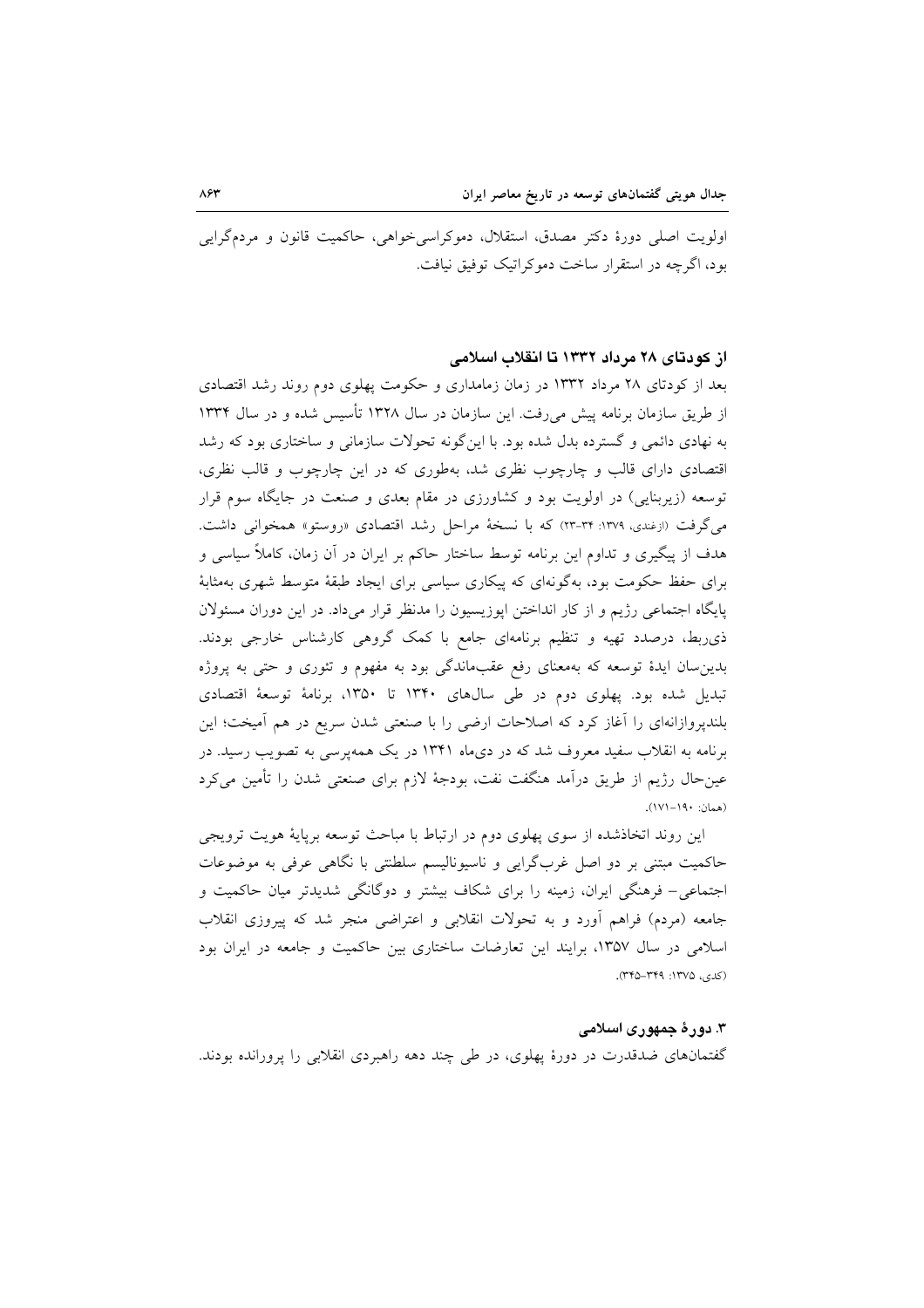این راهبرد انقلابی بخشی از هویت تعریفشده در این گفتمانها بود؛ هویتی رهایی بخش که در پی رهایی از سرکوب و خفقان و دستیابی به آزادی و استقلال خویشتن بود. بهطوری که آرایش گروههای مخالف نیز بهگونهای تدریجی به آرایشی انقلابی تبدیل شده بود (اَبراهامیان<sub>)</sub> ۱۳۷۷: ۶۱۱-۵۵۴. فقط به موقعیتی مناسب نیاز بود تا این راهبرد انقلابی پنهان در این فرهنگ مقاومت (زیباکلام، ۱۳۸۰: ۲۳۹-۲۳۸) از حالت گفتمانی به کردار عملی تغییر وضعیت دهد و تغییری انقلابی را در صحنهٔ سیاسی ایران رقم بزند.

هويت شكل گرفته از انقلاب اسلامي در برابر دو «ديگربود» يكي دروني و ديگري بيروني، شکل گرفت. «دیگربود» نخست، حکومت یهلوی بود که با فرویاشی آن در بهمن ۱۳۵۷ از صحنه خارج شد؛ اما بسیاری از تحولات اقتصادی، سیاسی، اجتماعی و فرهنگی پس از انقلاب در مخالفت با نمادها و عناصر هویتی مربوط به آن دوران شکل گرفت و پدیدار شد. «دیگربود» دوم، غرب و مدرنیته و همهٔ کسانی بودند که به آن دل بسته بودند. این «دیگربود» در رابطه با «دیگربود» نخست معنا می شد، چراکه یکی از عناصر اصلی هویت خود را در مقابل هویت غربگرایانهٔ پهلوی و سیاستهای امپریالیستی و استکباری غرب تعریف کرد؛ بهطوری که ستون خیمهٔ هویت خود را در مقابلهجویی و برجسته کردن تفاوتهای خود با غرب قرار داد. اما در سالهای اخیر، که جمهوری اسلامی با مسائل مختلف در حکومتداری و کارامدی از جمله در زمینهٔ مسائل توسعه مواجه شده است، وجه استکباری غرب در مقایسه با ابعاد سیاسی سالهای نخستین انقلاب از منظر فلسفی تری مورد توجه قرار گرفته است (نعیمیان، ۱۳۷۸:  $(19 - 77)$ 

به بیان دیگر، اسلام سیاسی در ایران که در غیریتسازی با شکل بومی شدهٔ مدرنیته، یعنی گفتمان سکولار و سرکوبگر پهلویسم، در ایران شکل گرفت، از یکسو استبداد را به نقد می کشید و در کنار آن به وجوهی از مدرنیته مانند دموکراسی و آزادی دل می بست و از سوی دیگر آزرده از سکولاریسم خشن دولتی پهلوی و رویبرتافته از مادیگرایی و بیمعنایی مدرنیتهٔ غربی دل به معنویت و دینداری سنتی ایرانی می بست (حسینیزاده، ۱۳۸۰: ۴۹۲-۴۹۲).

گفتمان اسلامگرا، در مقابل نوگرایی در عصر پهلوی بهویژه پس از پیروزی انقلاب اسلامی، به رویارویی با ناسیونالیسم و غربگرایی پرداخت. در گفتمان اسلامگرا شاهد رویکردهای متفاوتی هستیم، ولی بیتردید این جریان تلاش داشت از طریق بازگشت به اسلام و گذشتهٔ اسلامی، خود را از سلطهٔ رژیم حاکم و نیز هژمونی غرب و ارزشهای تبلیغی آن رها سازد (بشیریه، ۱۳۷۸: ۱۱۲-۱۱۱)؛ بهطوری که در فضا و شرایط بعد از پیروزی انقلاب اسلامی، بازی سیاسی- اجتماعی بر سر غرب با موضوع ضد غربگرایی از عرصهٔ بین|لمللی به صحنهٔ ملی و داخلی تغییر مکان داد، جایی که در آن طرح نظمی نوین در حال اجرا و برقراری بود. در چنین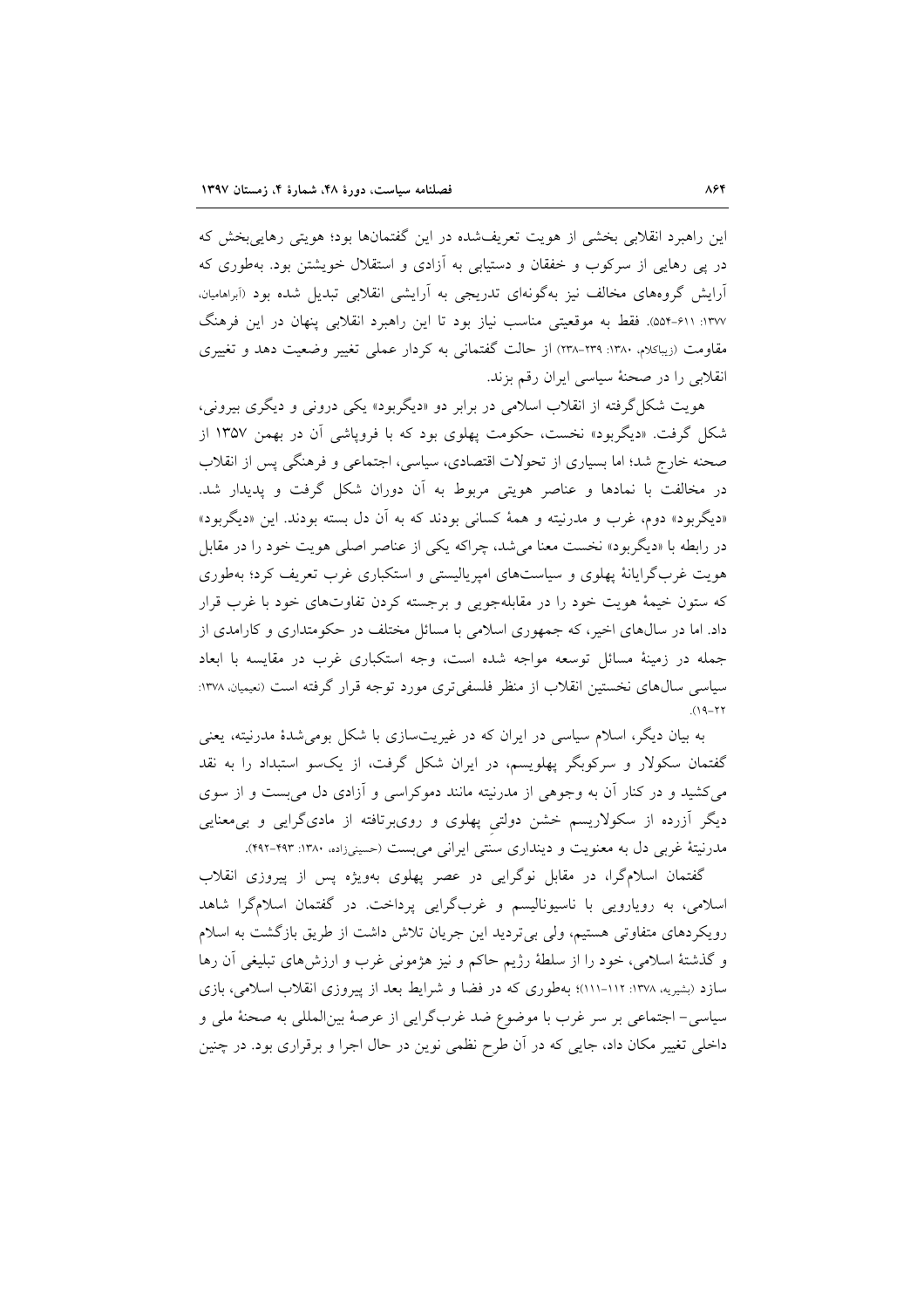فضا و دورنمای سیاسی، گرایشهایی که ایدئولوژی آنها از مفاهیم مدرن الهام می گرفت، مي توانستند به رد و طرد كامل غرب بيردازند (ياوري، ۱۳۸۵: ۱۰۰).

با پیروزی انقلاب اسلامی بیشتر شعارها و برنامههای اقتصادی، متأثر از تئوریهای «توسعهنیافتگی» بود. اما در عمل تئوریهای توسعهنیافتگی بیشتر نظریهای برای شرکت در منازعات سیاسی بود تا رویکردی علمی و آکادمیک و متکی بر مبانی علوم اقتصادی و توسعه. با تحمیل جنگ به ایران، همهٔ امور در ایران تابعی از جنگ شد و کشور در حالت اضطراری قرار گرفت. با ادامهٔ جنگ، موضوع توسعه بار دیگر مطرح شد؛ طرحهایی مثل (توسعهٔ درونزا؛ جایگزینی واردات و گسترش صادرات) و تئوری امالقرا (تلاشی برای توجیه شرایط ویژهٔ یک حاکمیت سیاسی- مذهبی در جهان دوقطبی با رویکرد به مسئلهٔ امنیت ملی) و ... مطرح شدند (موثقى، ١٣٨٥: ٣٦٣-٣١٨). با خاتمه يافتن جنگ، موضوع توسعه به بحثى جدى تبديل شد و سیاست تعدیل ساختاری با رویکرد توسعهٔ اقتصادی مبنای کار قرارگرفت (ممان: ۳۴۳-۳۳۸). دوران هاشمی رفسنجانی، دوران سازندگی و حرکت بهسمت رشد و توسعهٔ اقتصادی برای تأمین منافع ملی بود؛ این مسئله، بیانکنندهٔ رویکرد جدید دولت و جامعه در سیاستگذاریهای نظام بود که خصوصی سازی بهمثابهٔ مهمترین هدف برنامهریزی توسعه در آن جهت بود. با آنکه یکی از شعارهای اساسی دولت سازندگی، تلاش برای خصوصی سازی در عرصهٔ اقتصاد بود، در عمل سیاستهای این دولت نهتنها به این مسئله منتج نشد، بلکه برعکس به حجیمتر شدن بدنهٔ دولت در عرصهٔ اقتصاد انجامید. در این دوره، یکی از عوامل مهم تأثیرگذار بر روند اصلاحات اقتصادي، نبود اجماع بين نخبگان حاكم و بلوكهاي قدرت بود (مطهري، ١٣٩٣: ١).

## دوم خرداد و تأکید بر توسعهٔ سیاسی در دورهٔ جمهوری اسلامی

با برآمدن دولت موسوم به اصلاحات، مفهوم توسعهٔ سیاسی طرح شده و با اقبال عمومی روبهرو شد (مؤمنی،۱۳۸۶: ۶۴–۶۳). اما توسعهٔ سیاسی نیز فاقد مبنا در ساختار آکادمیک کشور و بیشتر حاصل کتب پراکندهای بود که بهمنظور استفاده در یک کارزار سیاسی طرح شده بود و برای کاربست آن در ایران تأملی جدی صورت نگرفته بود (موثقی، ۱۳۸۵: ۲۴۸–۲۴۴).

«دورهٔ اصلاحات» دورهٔ بازسازی سیاسی است که از سال ۱۳۷۶ با انتخابات دوم خرداد آغاز شد و بهنوعی از آن بهعنوان قرینهٔ دورهٔ سازندگی یاد می شود؛ بدین معنا که اگر دورهٔ سازندگی بیشتر رویکرد و صبغهٔ اقتصادی و اجتماعی داشت، در این دوره بیشتر رویکرد سیاسی و فرهنگی پیگیری شد. در واقع زمینهٔ شکل گیری دورهٔ اصلاحات که طرفدارانش از آن بهعنوان «جنبش دوم خرداد» یاد میکنند، در دورهٔ سازندگی فراهم آمد و در این دوره همان سیاستهای اقتصادی دورهٔ سازندگی با اندکی تغییر و جابهجایی در نقطهٔ تأکید، یعنی از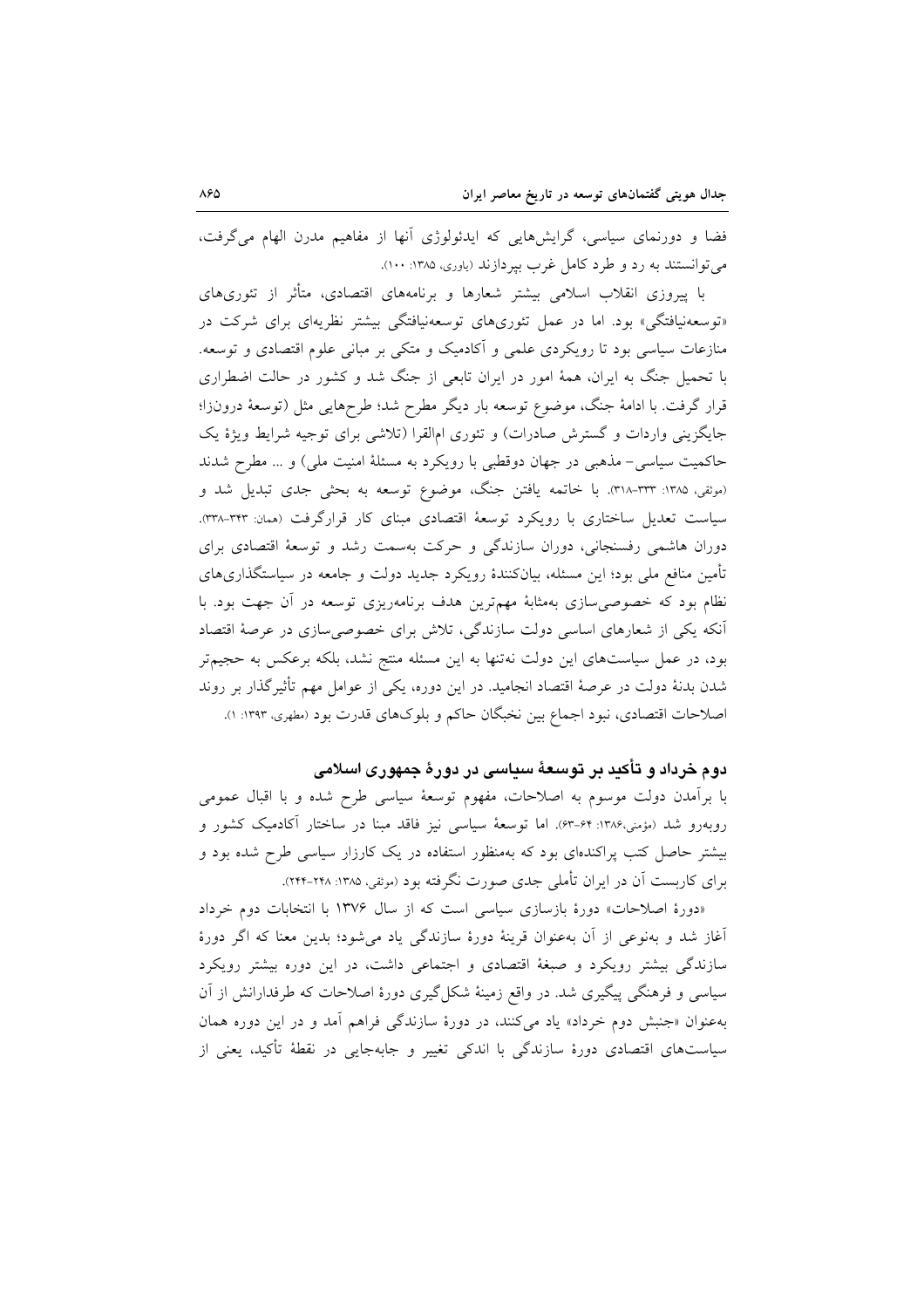اقتصاد به حوزهٔ سیاست ادامه یافت (اخوان کاظمی، ۱۳۸۹: ۹۸–۹۷). هرچند که بازشدن فضای سیاسی کشور – بعد از دوم خرداد ۱۳۷۶ – نتیجهٔ گریزناپذیر انقلاب اسلامی بود که در قالب گفتمان انقلاب اسلامی ردیابی و ریشهیابی میگردد که به دلایل مختلف از جمله جنگ تحمیلی، محاصرهٔ اقتصادی، شرایط اضطراری کشور و … این بخش از گفتمان انقلاب اسلامی که ناظر به آزادی و بهویژه حقوق مدنی و سیاسی بود، فرصت ظهور و بروز نیافت (احوان کاظمی، ۱۳۸۹: ١٠١). با این حال نوعی دگردیسی هویتی با شکل دولتی آن در جمهوری اسلامی محسوب می شو د (زهیری، ۱۳۸۰: ۱۲۰–۱۱۸).

گفتمان اصلاحات تأکید یکسویهای بر توسعهٔ سیاسی داشت و آن را مقدم بر توسعهٔ اقتصادی و سایر امور اجتماعی میدانست. این گفتمان توانست با ادبیات نخبهگرایانهٔ خود تودههای مردمی را بسیج کند، اما گنگی در شعارها و عملاً محصور بودن در فرایند سیاسی و کم توجهی و بی توجهی به معیشت مردم از آفتهای گفتمان دوم خرداد بود (حیدری، ۱۳۹۱: ۳-۲). غروب گفتمان اصلاح طلب در ایران با طلوع دوبارهٔ گفتمان محافظهکاری در شکل دورهای

در قامت دولت اصولگرایی همراه شد.

كنار گذاشتن مفهوم توسعه بهمثابهٔ مفهومی غربی و كاربرد پیشرفت بهجای آن در سال@های پس از انقلاب اسلامی تا کنون چهار گفتمان حول محور توسعه و تحول در کشور شکل گرفتهاند که بهترتیب عبارتاند از گفتمان عدالت اجتماعی (دههٔ نخست پس از انقلاب)، گفتمان سازندگی (۱۳۷۶–۱۳۶۸)، گفتمان اصلاحات (۱۳۸۴–۱۳۷۶) و گفتمان اصولگرایی عدالت.حور (۱۳۹۲–۱۳۸۴). ابتکار طرح و پیشبرد این گفتمانها با دولتها بوده است و مقام رهبری، با وجود ارائهٔ راهبردهای کلی، بیشتر نقشی هدایتگر و ارشادی داشته و تلاش کردهاند از انحراف احتمالی آنها از اهداف و آرمانهای انقلاب جلوگیری کنند. اما با شروع دههٔ چهارم انقلاب اسلامی در سال ۱۳۸۷، به ابتکار مقام رهبری تلاش شد تا ضمن رویکردهای قبلی، «گفتمان عدالت و پیشرفت» بهعنوان گفتمان اصلی و مرجع در دههٔ چهارم معرفی و استفاده شود. بنابراین از این پس دولتها باید برنامههای خود را در چارچوب این گفتمان و در قالب «الگوی اسلامی- ایرانی پیشرفت» که مبتنی بر دو اصل عدالتجویی و توجه به پیشرفت از منظري اسلامي و ضدغربگرايانه است، تنظيم كنند (http://farsi.khamenei.ir).

اگرچه تا قبل از اعلام موضوع طرد و رد توسعه در نظام سیاسی ایران نقدهایی بر مفهوم و نظریههای توسعه وارد میکردند و انقلاب اسلامی و بسترهای موضوعی و زمینهای موجود در اّن (اَرمانها، ارزشها و اندیشههای اسلامی و انقلابی -اسلام سیاسی و تشیع- ) را عاملی برای تکمیل آن میدیدند، با مطرح شدن اصل پیشرفت بهجای توسعه، روند خروج از این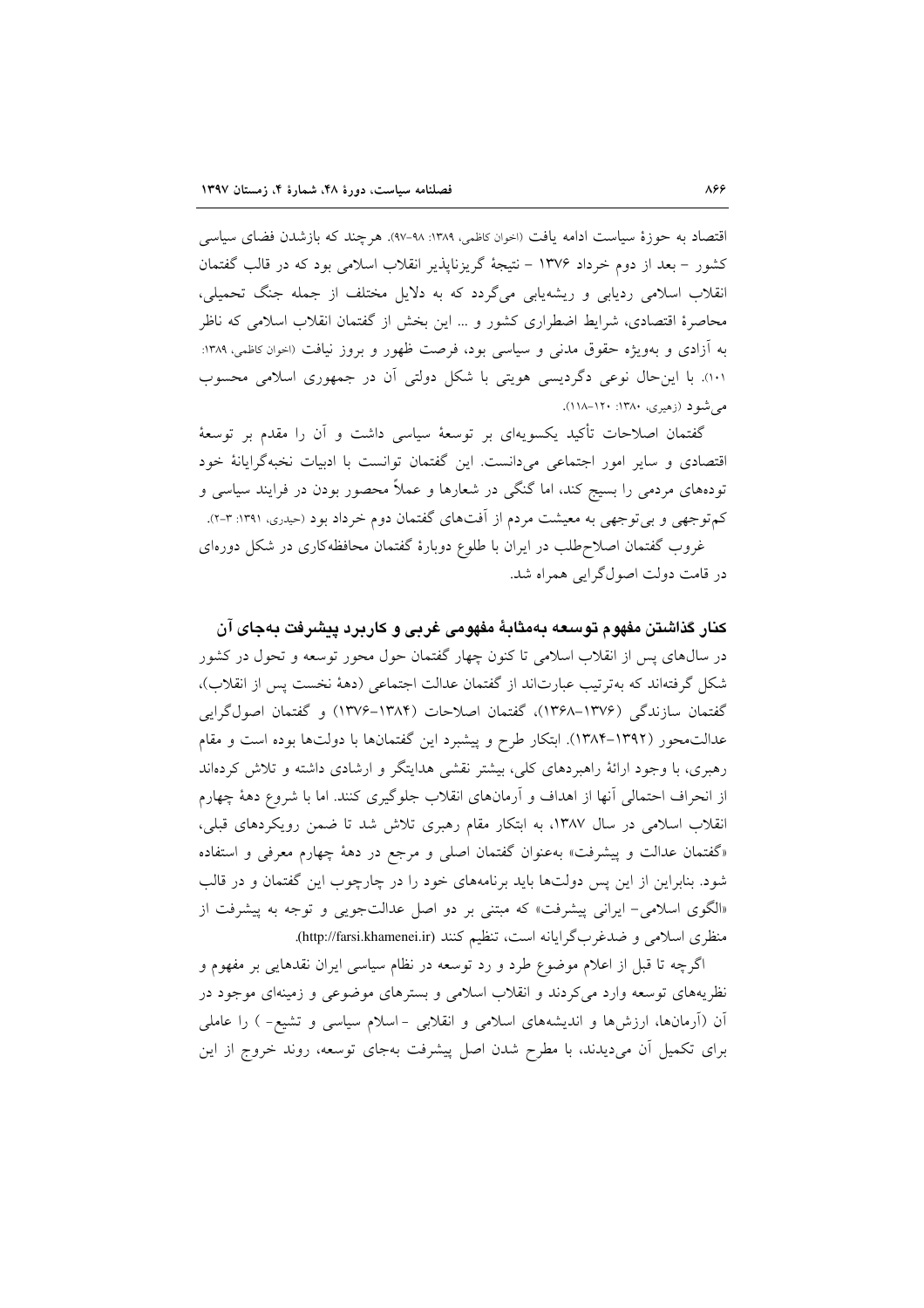گفتمان در نظام سیاسی ایران (جمهوری اسلامی) آغاز شد. در واقع رویهٔ انتقادی در برابر موضوع توسعه با طرح گفتمان عدالت و پیشرفت توسط رهبر انقلاب به پایان خود رسید؛ بهطوری که اصولاً جمهوری اسلامی خود را خارج از گفتمان توسعه تعریف کرد و قرار داد و در گفتار رسمی رهبر انقلاب، بهطور واضح و شفاف، گفتمان توسعه امری استکباری و در ادامهٔ سیاستهای سلطهطلبانهٔ غرب تلقی شد (خوشروزاده، ۱۳۸۳: ۱۵۹–۱۵۸)؛ اگرچه از منظر تحلیلی و گفتمانی می توان گفت گفتمان عدالت و پیشرفت و نیز الگوی اسلامی- ایرانی پیشرفت، سلسلهای از تمایزات هستند که با عبور از مرحلهٔ استعاری در برابر گفتمان توسعهٔ غربی چیده شدهاند و در حال حاضر جز برجستهسازی این تمایزها، مابازایی ندارند و در واقع هویت خود را از تفاوت و تعارض با گفتمان توسعه كسب مى كنند، نه از موفقيت در عمل و پاسخگويى به نيازهاي جامعه.

### نتيجه

دعوای بزرگ توسعه در تاریخ معاصر ایران، عرصهٔ توسعه را به یکی از کلان ترین و مهمترین عرصههای مبارزات سیاسی تبدیل کرده است که نمای بیرونی آن را در مبارزات سیاسی-هویتی تاریخ معاصر ایران با بررسی تاریخ توسعهخواهی ایرانیان میتوان مشاهده کرد.

در واقع اسطورهای که در ذهن ایرانیان از غرب شکل گرفت، از تماس دورادور با کشورهای اروپای غربی پدید آمد؛ از اینِ رو دولتهای حاکم بر ایران و رویکردهای آنها به هویت ملی و هویت دولت در تضاد با خواست و ارادهٔ جامعهٔ ایران قرار داشته است؛ بهطوری که می توان بهراحتی میان هویت دولتی و هویت ملی در ایران تفکیک قائل شد (مردیها، ۱۳۸۴). اساساً از زمان شکل گیری دولت– ملت مدرن در ایران (۱۳۰۴) تاکنون ارتباط بین دولت و ملت بیشتر یکسویه و از بالا به پایین بوده است (بشیریه، ۱۳۷۹: ۷۵-۷۴). بدین ترتیب حکومتهای مختلف بسته به نگرشهای خود یک یا چند مورد از عناصر هویتساز را برجسته کرده و در تعریف هویت ایرانی تنها بر هنجارها و عواملی تأکید کردهاند که با سیاستها و ايدئولوژيهاي خاص آنها همخواني داشته است.

با این حال، برخورد ایران با تمدن غرب، بعد از برخورد ایران با اسلام، مهمترین پدیدهٔ فرهنگی تاریخ ایران است. چالشی که ایران و انسان ایرانی، دستکم در طول صدوپنجاه سال گذشته با آن روبهرو بوده است؛ یعنی تقابل و رویارویی سنت و تجدد و موضوع توسعه و چگونگی گذر از این تنگنای تاریخی. از اینرو در این مواجهه، برخی تنها راه گریز از وضع موجود را سرتاپا غربی شدن و تقلید کورکورانه از غرب میدانستند و میدانند و عدمای نیز بر سنتهای گذشته اصرار می ورزند و اگرچه از دستاوردهای علمی و فناوری تجدد بهره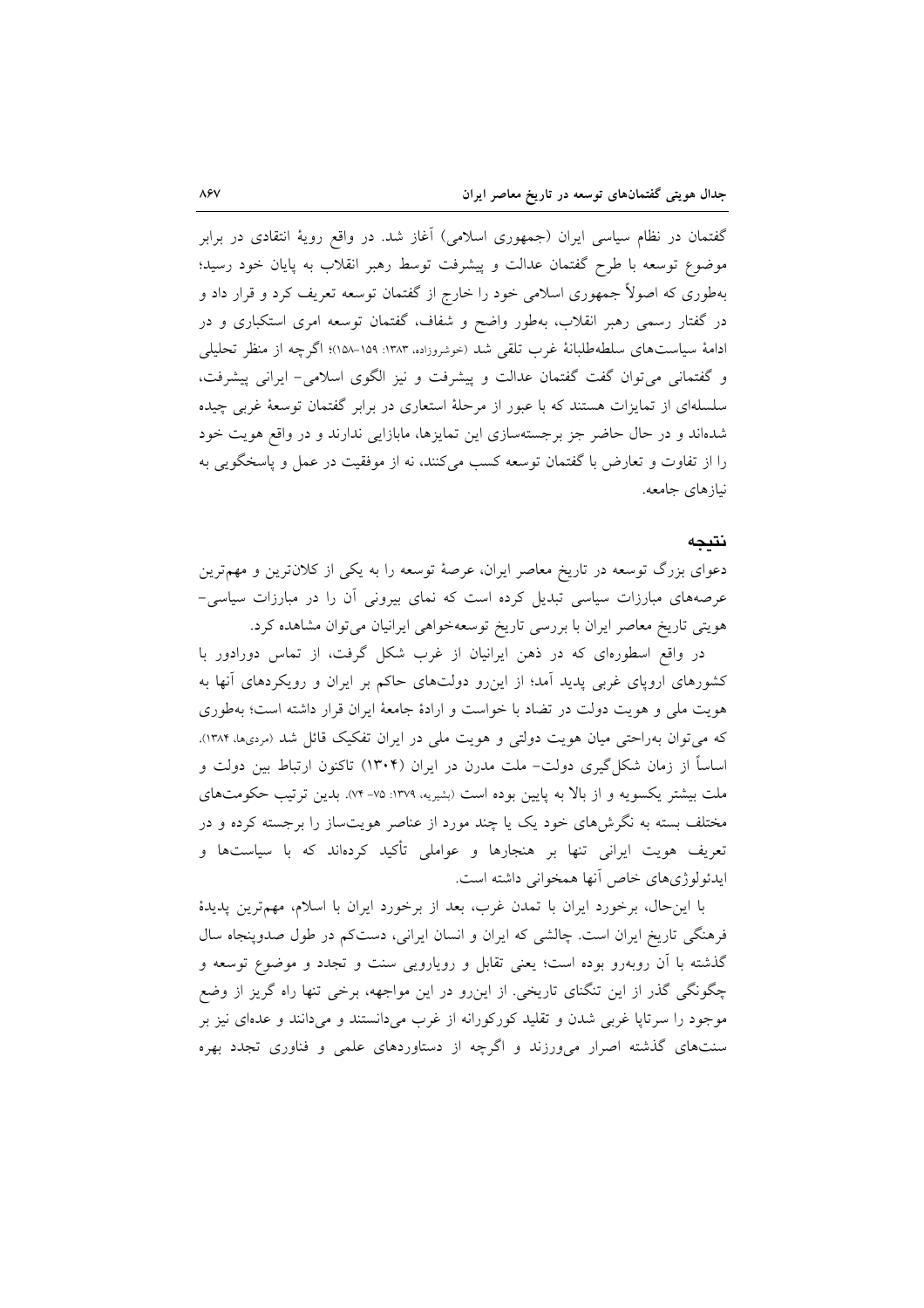می گیرند، جنبههای دیگر آن را به دیدهٔ تردید می نگرند. در این میان دیدگاههای کسانی هم که تلاش کردهاند فضاهای میانی و آشتی جویانهای بین دو اردوگاه رقیب بهوجود آورند، تاکنون نتوانسته گشایشی در این کلاف سردرگم ایجاد کند.

ناتوانی در برقراری گفتوگوی سازندهٔ دوسویه و تعاملی میان سنت و تجدد از یکسو و تلاش برای فهم توسعه و تجدد با افق معرفتی سنت در تاریخ معاصر ایران، همهٔ انرژیها را صرف مبارزه میان دو طرف برای کنار زدن یکدیگر کرده است. یکی سنتها را مانع رشد و ترقی معرفی میکند و پیشرفت و توسعه را در گرو کنار زدن آنها میبیند و دیگری همین برخورد را با تجدد از خود نشان میدهد. از این رو جامعهٔ ایران هنوز نتوانسته شکل مطلوب و آرمانی و مورد اجماع توسعه را برای جامعهٔ خود ترسیم کند و دعواها همچنان بر سر نوع جهت گیری و شکل پیشرفت در جامعه وجود دارد و به سرانجام نرسیده است. بهعبارتی از لحاظ تاریخی بعد از گذشت بیش از یک قرن و نیم، هنوز در ایران دعوا بر سر تعیین هدفها برای تحول است، به همین دلیل راهبردی برای توسعه وجود ندارد، سیاستها و اقدامات توسعهای انسجام و جهت گیری یکسانی پیدا نکردهاند و همواره در نوساناند.

در واقع با توجه به بحران تفكر در ايران، دولتها در زمينهٔ توسعه همواره در پي گفتمانسازی بودهاند؛ گفتمانهایی که دارای نارساییهای بزرگ، بار ایدئولوژیکی قوی و عکسالعملی هستند و فرجام علمی ندارند؛ بهطوری که ابتدا گفتمان با هویت غربگرایی و بار ایدئولوژیک از جنس غربمآبانهٔ اَن مدرنیتهٔ کامل را کامل میداند و مدعی است باید همه چیز غرب را اخذ کرد تا توسعه پیدا کرد. بُعد گفتمانی با هویت اسلامی از توسعه و مدرنیزاسیون با شاخصهای ایدئولوژیک، انتزاعی و غیرواقع نما در تضاد با نماد و شاخصهای غربی شکل میگیرد. با این حال وجه اشتراک موجود در نزد هر کدام از دورههای مذکور تاریخی بیانشده، وجود گفتمانهایی با سازوکار توسعه از نوع سیاسی آن است که بهنوعی به یادگفتمان، گفتمانهای هویتی از رویکردهای ایدئولوژیک حاکم تبدیل شدهاند.

آشفتگی پارادایمی در جامعهٔ ایرانی موجب شده است که توسعه و مدرنیزاسیون در ایران، چه در نسخهٔ دستوپاشکستهٔ قاجاری، چه در نسخهٔ جزمی و انحصاری پهلوی و چه در شکل اسلامی (مکتبی)– ایرانی مطروح در ذیل رهیافتهای بومی، گرفتار ایدئولوژیزدگی شده است. در واقع آنچه در ارتباط با جریان توسعه در ایران مورد توجه است، عنایت به این موضوع است که توسعه همواره بهمثابهٔ یک وضعیت یا جریان و نه بهمثابهٔ یک فرایند مطرح شده است؛ در واقع اگر توسعه را گفتمانی فراتاریخی با شاخصهایی در مفاهیم از فعال بودن و نوأور بودن بدانیم، در ایران به مفهومی تقدیری – تاریخی تقلیل پیدا کرده و در ذیل قدرت حاكم، ايدئولوژيك شده است.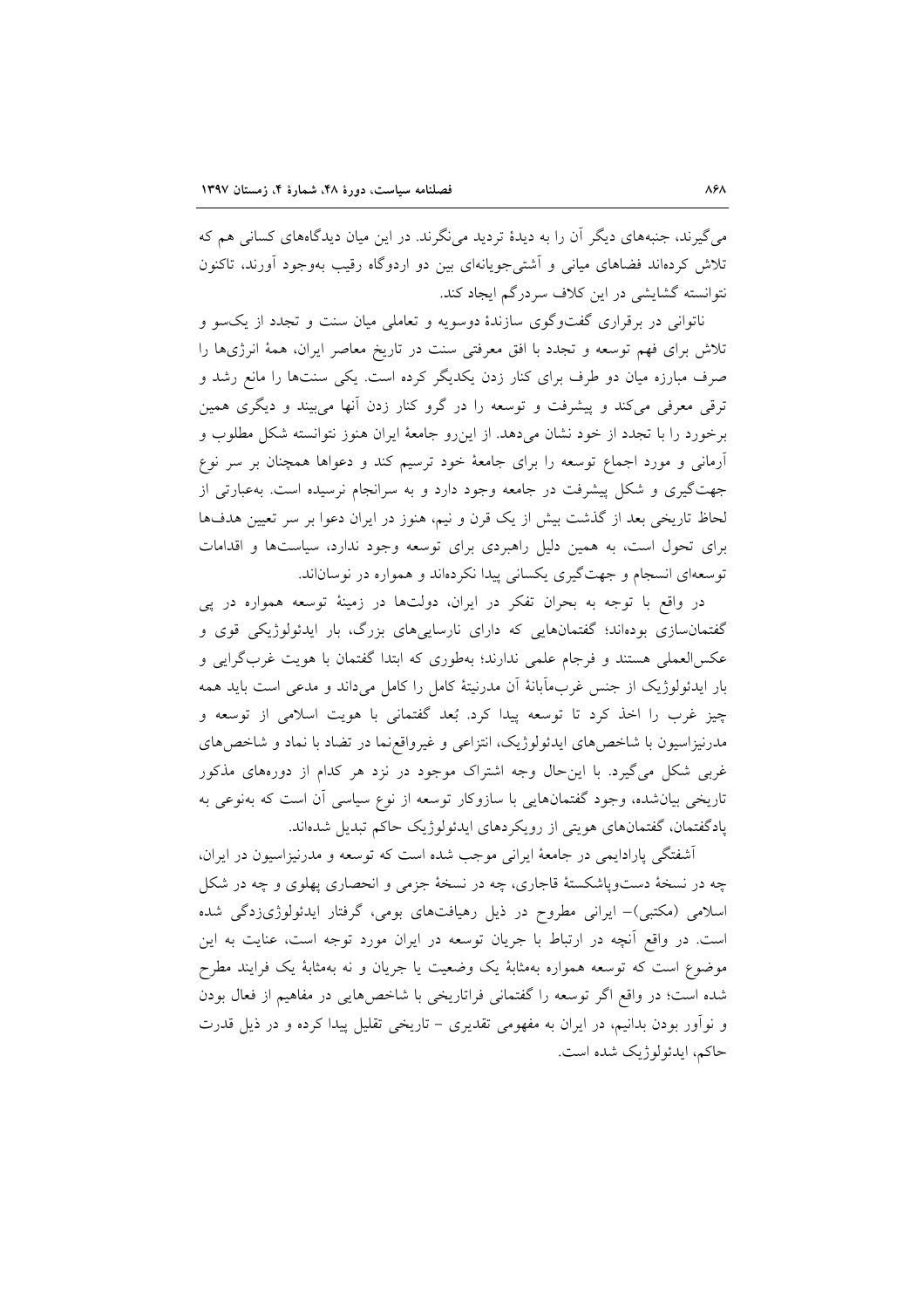# منابع و مآخذ الف) فارسى

۱. اتابکی، تورج (۱۳۸۵). **تجدد آمرانه، جامعه و دولت در عصر رضاشاه**، ترجمهٔ مهدی حقیقتخواه، تهران: ققنوس. ۲. آبراهامیان، یرواند (۱۳۷۷). **ایران بین دو انقلاب**، ترجمهٔ احمد گل**محمدی، محمدابراهیم فتاحی، تهران:** نی. ۳. اخوان کاظمی، بهرام (۱۳۸۹). **نقد و ارزیابی گفتمانهای اجتماعی سیاسی مطرح در جمهوری اسلامی**، تهران: پژوهشگاه فرهنگ و اندیشه اسلامی. ۴. ازغندی، علیرضا (۱۳۷۹). **تاریخ تحولات سیاسی و اجتماعی ایران**، ج اول، تهران: سمت . ۵. الطايي، على (١٣٧٨). بحران هويت قومي در ايران، تهران: شادگان. ۶. بشیریه، حسین (۱۳۷۹). **درآمدی بر جامعهشناسی تجدد، کتاب نقد و نظر**، قم: دفتر تبلیغات اسلامی حوزهٔ علمیهٔ قم. ---------- (١٣٨١). ديباچهای بر جامعهشناسی سياسی ايران: دورهٔ جمهوری اسلامی، تهران: نی.  $--y$ ۸. -------------- (۱۳۸۳). «ایدئولوژی سیاسی و هویت اجتماعی در ایران»، مجلهٔ **ناقد**، سال اول، ش ۲.. ۹. بهزادفر، مصطفی (۱۳۹۰). هویت شهر (نگاهی به هویت شهر تهران)، تهران: نشر شهر. ۱۰. حسینیزاده، محمدعلی (۱۳۸۰). گفتمانهای حاکم بر دولتهای بعد از انقلاب در جمهوری اسلامی ایران، تهران: مركز اسناد انقلاب اسلامي. ۱۱. حیدری، رضا (۱۳۹۱). ت**ثبیت گفتمان داخلی جمهوری اسلامی در دههٔ چهارم**، پایگاه «خبرنامهٔ دانشجویان ایران»، http://iusnews.ir/fa/news-details/102913 ۱۲. خلیل<sub>ی</sub>خو، محمدرضا (۱۳۷۳). **توسعه و نوسازی ایران در دورهٔ رضاشاه**، تهران: مرکز انتشارات جهاد دانشگاه<sub>ی</sub>. ۱۳. خوشروزاده، جعفر (۱۳۸۳). «انقلاب اسلامی از نظریهپردازی توسعه تا توسعهٔ نظریهپردازی»، **مجلهٔ اندیشهٔ انقلاب** اسلامی، ش ۹. ۱۴. زهیری، علی رضا (۱۳۸۰). «انقلاب اسلامی و هویت ملی»، فصلنامهٔ علوم سیاسی، دورهٔ ۴، ش ۱۶. ١۵. زيباكلام، صادق (١٣٨١). سنت و مدرنيته: ريشه يابي علل ناكامي اصلاحات و نوسازي در ايران عصر قاجار، تهران: روزنه. ۱۶. ------------ (۱۳۸۰). مقدمهای بر انقلاب اسلامی، تهران: روزنه. ۱۷. غراب، ناصرالدین (۱۳۹۰). هویت شهری، تهران: انتشارات سازمان شهرداریها و دهیاریهای کشور. ١٨. كاتوزيان، همايون (١٣٧٤). چهارده مقاله در ادبيات، اجتماع، فلسفه و اقتصاد، تهران: مركز. ۱۹. ---------- (۱۳۷۹). «آزادی و لجامگسیختگی در انقلاب مشروطیت»، تهران: فصلنامهٔ سیاسی- اقتصادی، ش ۲۳۰- $.$  YYV ۲۰. كاستلز، امانوئل (۱۳۸۰). عصر اطلاعات؛ قدرت هويت، ترجمة حسن چاووشيان، تهران: طرح نو. ۲۱. کدی، نیکی. اَر (۱۳۷۵). **ریشههای انقلاب ایران، ترجمهٔ عبدالکریم گواهی**، ج ۲، تهران: دفتر نشر و فرهنگ اسلامی. ۲۲. مردیها، مرتضی (۱۳۸۴). «هویت دولتی و هویت ملی»، سایت باشگاه اندیشه. http://wwwbashgah.net/themes/bashgah .vr ۲۴. مدنی، سید جلالالدین (۱۳۶۹). **تاریخ سیاسی معاصر ایران**، ج ۱، تهران: دفتر تبلیغات اسلامی. ۲۵. مظاهری، محمدمهدی؛ و ملایی، اعظم (۱۳۹۲). «دولت، هویت و سیاست خارجی در ایران معاصر (۱۳۹۰–۱۳۰۴)»، فصلنامهٔ پژوهشهای راهبردی سیاست، سال دوم، ش ۷. ۲۶. مقدم، والنتين (۱۳۸۵). چپ و انقلاب در ايران تحليل انتقادى، در مجموعهٔ ايران پس از انقلاب، ترجمهٔ على مرشدى، تهران: باز . ۲۷. مطهری، مصطفی (۱۳۹۳). «سیاستمداری مقید به اصول سیاست و سیاستمداری»، پایگاه تحلیلی خبری تدبیر ۲۴، http://tadbir24.ir/fa/news/46313

۲۸. ملایی توانی، علیرضا (۱۳۸۱). مشروطه و جمهوری، تهران: گستره.